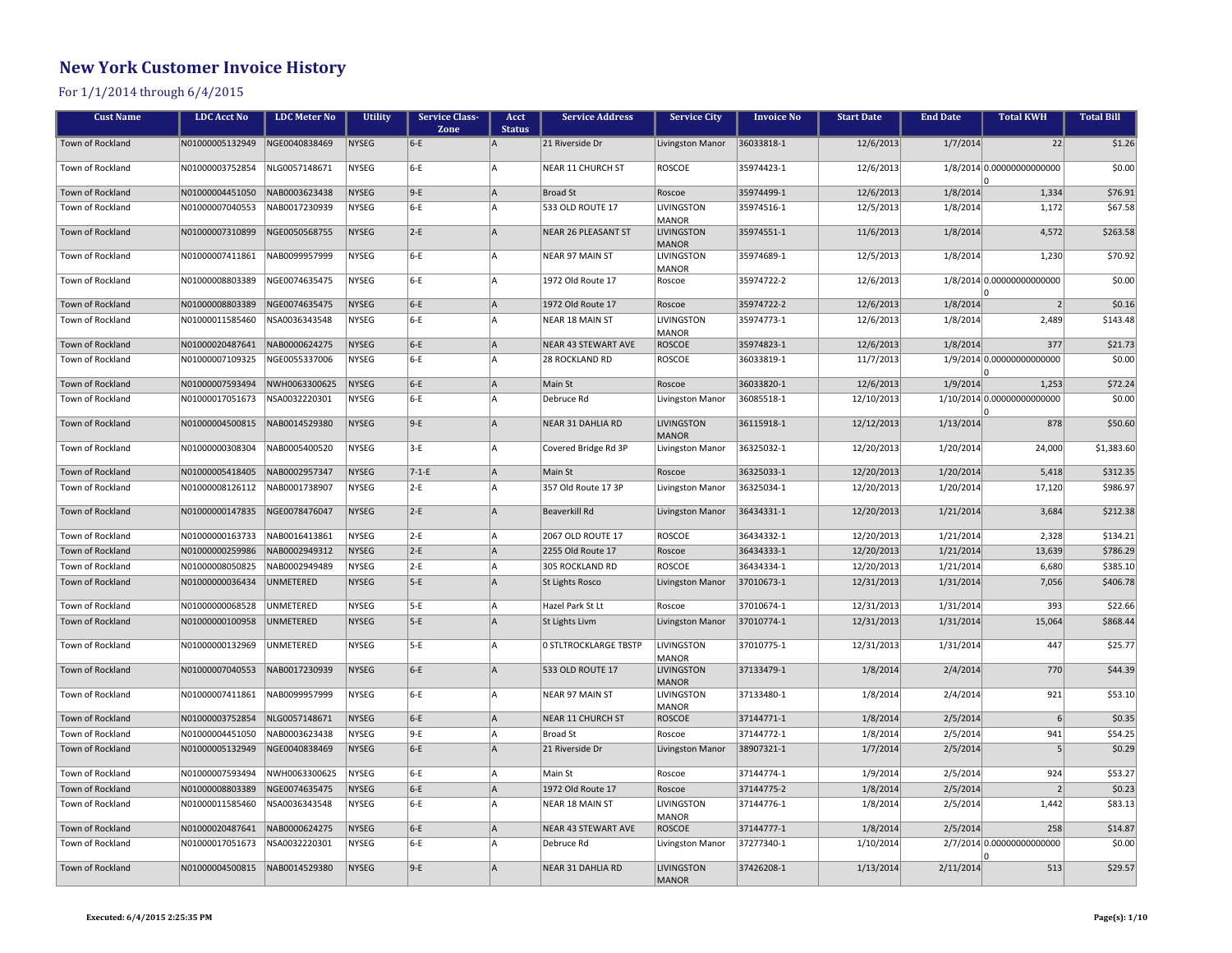| Town of Rockland | N01000000308304 | NAB0005400520 | NYSEG        | $3-E$   | ÌА. | Covered Bridge Rd 3P         | Livingston Manor                  | 37693598-1 | 1/20/2014 | 2/21/2014 | 23,800                     | \$1,372.07 |
|------------------|-----------------|---------------|--------------|---------|-----|------------------------------|-----------------------------------|------------|-----------|-----------|----------------------------|------------|
| Town of Rockland | N01000005418405 | NAB0002957347 | NYSEG        | $7-1-E$ | A   | Main St                      | Roscoe                            | 37693600-1 | 1/20/2014 | 2/21/2014 | 3,580                      | \$206.39   |
| Town of Rockland | N01000008126112 | NAB0001738907 | <b>NYSEG</b> | 2-E     | lA. | 357 Old Route 17 3P          | Livingston Manor                  | 37693602-1 | 1/20/2014 | 2/21/2014 | 19,320                     | \$1,113.80 |
| Town of Rockland | N01000000163733 | NAB0016413861 | <b>NYSEG</b> | $ 2-E $ | A   | <b>2067 OLD ROUTE 17</b>     | <b>ROSCOE</b>                     | 37781834-1 | 1/21/2014 | 2/22/2014 | 1,752                      | \$101.00   |
| Town of Rockland | N01000000259986 | NAB0002949312 | <b>NYSEG</b> | $2-E$   | A   | 2255 Old Route 17            | Roscoe                            | 37781908-1 | 1/21/2014 | 2/22/2014 | 14,219                     | \$819.73   |
| Town of Rockland | N01000008050825 | NAB0002949489 | <b>NYSEG</b> | $ 2-E $ | A   | 305 ROCKLAND RD              | <b>ROSCOE</b>                     | 37781909-1 | 1/21/2014 | 2/22/2014 | 6,520                      | \$375.88   |
| Town of Rockland | N01000000147835 | NGE0078476047 | NYSEG        | 2-E     | lA. | Beaverkill Rd                | Livingston Manor                  | 37781832-1 | 1/21/2014 | 2/24/2014 | 4,080                      | \$235.21   |
| Town of Rockland | N01000000036434 | UNMETERED     | <b>NYSEG</b> | $5-E$   | A   | St Lights Rosco              | Livingston Manor                  | 38208008-1 | 1/31/2014 | 2/28/2014 | 5,907                      | \$340.54   |
| Town of Rockland | N01000000068528 | UNMETERED     | NYSEG        | 5-E     | A   | Hazel Park St Lt             | Roscoe                            | 38208009-1 | 1/31/2014 | 2/28/2014 | 329                        | \$18.97    |
| Town of Rockland | N01000000100958 | UNMETERED     | <b>NYSEG</b> | $5-E$   | A   | St Lights Livm               | Livingston Manor                  | 38208010-1 | 1/31/2014 | 2/28/2014 | 12,609                     | \$726.91   |
| Town of Rockland | N01000000132969 | UNMETERED     | <b>NYSEG</b> | 5-E     | lA. | <b>0 STLTROCKLARGE TBSTP</b> | LIVINGSTON<br><b>MANOR</b>        | 38208011-1 | 1/31/2014 | 2/28/2014 | 374                        | \$21.56    |
| Town of Rockland | N01000003752854 | NLG0057148671 | <b>NYSEG</b> | $ 6-E $ | A   | NEAR 11 CHURCH ST            | <b>ROSCOE</b>                     | 38360966-1 | 2/5/2014  |           | 3/6/2014 0.00000000000000  | \$0.00     |
| Town of Rockland | N01000004451050 | NAB0003623438 | <b>NYSEG</b> | 9-E     | A   | <b>Broad St</b>              | Roscoe                            | 38360967-1 | 2/5/2014  | 3/6/2014  | 648                        | \$37.36    |
| Town of Rockland | N01000007593494 | NWH0063300625 | NYSEG        | $ 6-E $ | A   | Main St                      | Roscoe                            | 38360971-1 | 2/5/2014  | 3/6/2014  | 1,167                      | \$67.28    |
| Town of Rockland | N01000008803389 | NGE0074635475 | <b>NYSEG</b> | 6-E     | la. | 1972 Old Route 17            | Roscoe                            | 38533034-1 | 2/5/2014  | 3/6/2014  | 2                          | \$0.26     |
| Town of Rockland | N01000020487641 | NAB0000624275 | <b>NYSEG</b> | $6-E$   | A   | <b>NEAR 43 STEWART AVE</b>   | <b>ROSCOE</b>                     | 38361980-1 | 2/5/2014  | 3/6/2014  | 269                        | \$15.51    |
| Town of Rockland | N01000005132949 | NGE0040838469 | <b>NYSEG</b> | 6-E     | lA. | 21 Riverside Dr              | Livingston Manor                  | 38471678-1 | 2/5/2014  | 3/7/2014  | 3                          | \$0.17     |
| Town of Rockland | N01000007040553 | NAB0017230939 | <b>NYSEG</b> | 6-E     | A   | 533 OLD ROUTE 17             | <b>LIVINGSTON</b><br><b>MANOR</b> | 38360968-1 | 2/4/2014  | 3/7/2014  | 821                        | \$47.33    |
| Town of Rockland | N01000007109325 | NGE0055337006 | <b>NYSEG</b> | 6-E     | la. | 28 ROCKLAND RD               | <b>ROSCOE</b>                     | 38866858-1 | 1/9/2014  |           | 3/7/2014 0.00000000000000  | \$0.00     |
| Town of Rockland | N01000007310899 | NGE0050568755 | <b>NYSEG</b> | $2-E$   | A   | <b>NEAR 26 PLEASANT ST</b>   | <b>LIVINGSTON</b><br><b>MANOR</b> | 38360969-1 | 1/8/2014  | 3/7/2014  | 6,576                      | \$379.11   |
| Town of Rockland | N01000007411861 | NAB0099957999 | <b>NYSEG</b> | 6-E     | A   | NEAR 97 MAIN ST              | <b>LIVINGSTON</b><br><b>MANOR</b> | 38360970-1 | 2/4/2014  | 3/7/2014  | 1,161                      | \$66.93    |
| Town of Rockland | N01000011585460 | NSA0036343548 | <b>NYSEG</b> | 6-E     | A   | <b>NEAR 18 MAIN ST</b>       | <b>LIVINGSTON</b><br><b>MANOR</b> | 38361979-1 | 2/5/2014  | 3/7/2014  | 957                        | \$55.17    |
| Town of Rockland | N01000017051673 | NSA0032220301 | NYSEG        | 6-E     | lA. | Debruce Rd                   | Livingston Manor                  | 38471680-1 | 2/7/2014  |           | 3/11/2014 0.00000000000000 | \$0.00     |
| Town of Rockland | N01000004500815 | NAB0014529380 | <b>NYSEG</b> | 9-E     | A   | NEAR 31 DAHLIA RD            | <b>LIVINGSTON</b><br><b>MANOR</b> | 38637851-1 | 2/11/2014 | 3/13/2014 | 677                        | \$39.03    |
| Town of Rockland | N01000000308304 | NAB0005400520 | <b>NYSEG</b> | 3-E     | lA. | Covered Bridge Rd 3P         | Livingston Manor                  | 38866855-1 | 2/21/2014 | 3/19/2014 | 19,200                     | \$1,106.88 |
| Town of Rockland | N01000005418405 | NAB0002957347 | NYSEG        | $7-1-E$ | A   | Main St                      | Roscoe                            | 38866857-1 | 2/21/2014 | 3/19/2014 | 2,463                      | \$141.99   |
| Town of Rockland | N01000008126112 | NAB0001738907 | NYSEG        | 2-E     | lA. | 357 Old Route 17 3P          | Livingston Manor                  | 38866907-1 | 2/21/2014 | 3/19/2014 | 16,240                     | \$936.24   |
| Town of Rockland | N01000000147835 | NGE0078476047 | <b>NYSEG</b> | $ 2-E $ | A   | Beaverkill Rd                | Livingston Manor                  | 38872384-1 | 2/24/2014 | 3/20/2014 | 3,360                      | \$193.70   |
| Town of Rockland | N01000000163733 | NAB0016413861 | NYSEG        | 2-E     | lA. | 2067 OLD ROUTE 17            | <b>ROSCOE</b>                     | 38872385-1 | 2/22/2014 | 3/20/2014 | 1,200                      | \$69.18    |
| Town of Rockland | N01000000259986 | NAB0002949312 | <b>NYSEG</b> | $ 2-E $ | lA  | 2255 Old Route 17            | Roscoe                            | 38872386-1 | 2/22/2014 | 3/20/2014 | 10,384                     | \$598.64   |
| Town of Rockland | N01000008050825 | NAB0002949489 | NYSEG        | $2-E$   | İA. | 305 ROCKLAND RD              | ROSCOE                            | 38872387-1 | 2/22/2014 | 3/20/2014 | 4,920                      | \$283.64   |
| Town of Rockland | N01000000036434 | UNMETERED     | <b>NYSEG</b> | $5-E$   | A   | St Lights Rosco              | Livingston Manor                  | 39406534-1 | 2/28/2014 | 3/31/2014 | 5,858                      | \$337.71   |
| Town of Rockland | N01000000068528 | UNMETERED     | <b>NYSEG</b> | 5-E     | lA. | Hazel Park St Lt             | Roscoe                            | 39406686-1 | 2/28/2014 | 3/31/2014 | 326                        | \$18.79    |
| Town of Rockland | N01000000100958 | UNMETERED     | <b>NYSEG</b> | 5-E     | A   | St Lights Livm               | Livingston Manor                  | 39406740-1 | 2/28/2014 | 3/31/2014 | 12,506                     | \$720.97   |
| Town of Rockland | N01000000132969 | UNMETERED     | NYSEG        | 5-E     | la. | 0 STLTROCKLARGE TBSTP        | LIVINGSTON<br><b>MANOR</b>        | 39406745-1 | 2/28/2014 | 3/31/2014 | 371                        | \$21.39    |
| Town of Rockland | N01000007040553 | NAB0017230939 | <b>NYSEG</b> | 6-E     | A   | 533 OLD ROUTE 17             | <b>LIVINGSTON</b><br><b>MANOR</b> | 39661193-1 | 3/7/2014  | 4/3/2014  | 741                        | \$42.72    |
| Town of Rockland | N01000007411861 | NAB0099957999 | NYSEG        | 6-E     | la. | NEAR 97 MAIN ST              | LIVINGSTON<br><b>MANOR</b>        | 39661194-1 | 3/7/2014  | 4/3/2014  | 969                        | \$55.86    |
| Town of Rockland | N01000003752854 | NLG0057148671 | <b>NYSEG</b> | 6-E     | A   | <b>NEAR 11 CHURCH ST</b>     | <b>ROSCOE</b>                     | 39718045-1 | 3/6/2014  | 4/4/2014  | 3                          | \$0.17     |
| Town of Rockland | N01000004451050 | NAB0003623438 | <b>NYSEG</b> | 9-E     | İA. | Broad St                     | Roscoe                            | 41106926-1 | 3/6/2014  | 4/4/2014  | 337                        | \$19.43    |
| Town of Rockland | N01000005132949 | NGE0040838469 | <b>NYSEG</b> | 6-E     | A   | 21 Riverside Dr              | Livingston Manor                  | 39718047-1 | 3/7/2014  | 4/4/2014  | 12                         | \$0.69     |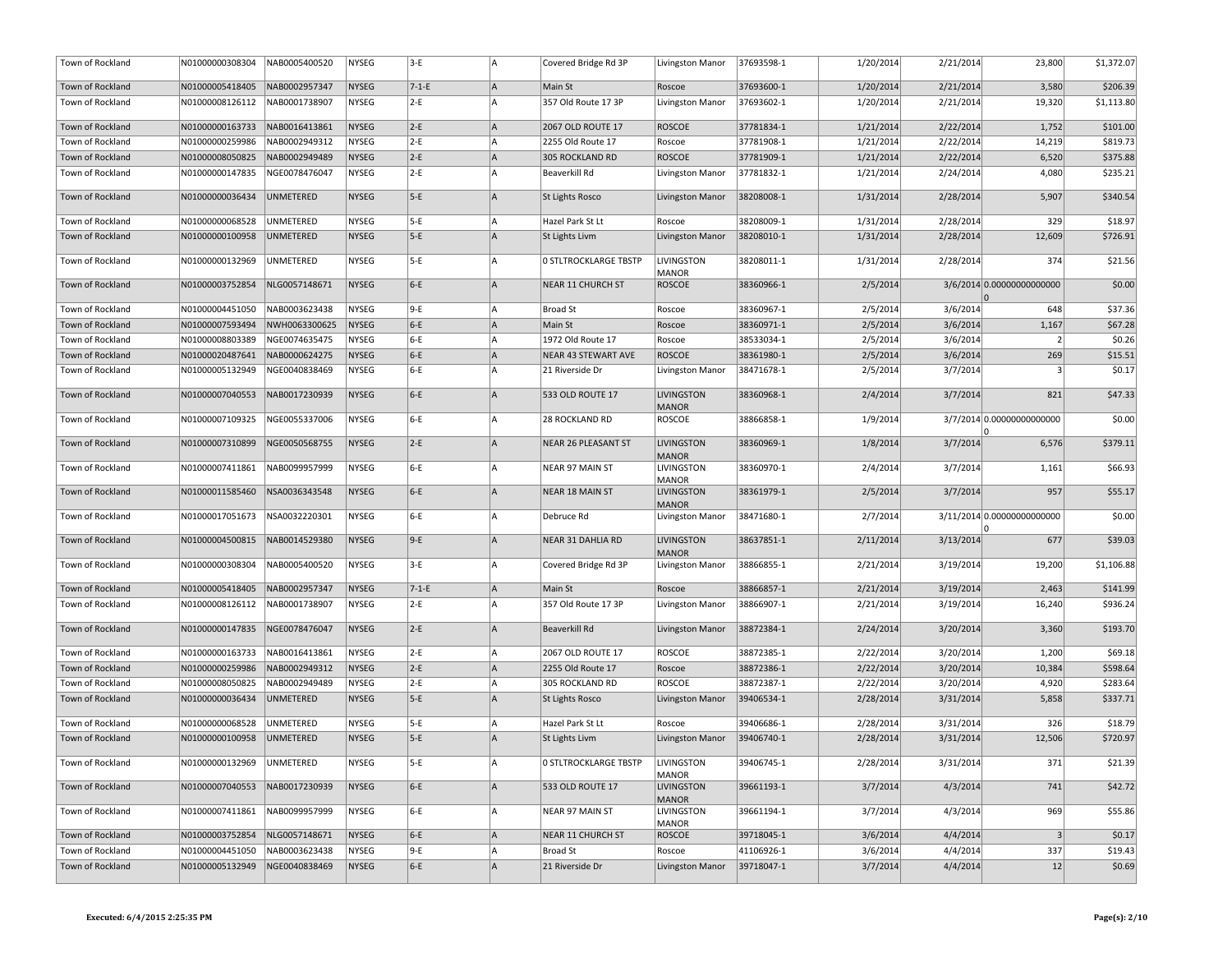| Town of Rockland | N01000007593494 | NWH0063300625    | <b>NYSEG</b> | 6-E       | lA  | Main St                      | Roscoe                            | 39718048-1 | 3/6/2014  | 4/4/2014  | 1,083                     | \$62.43    |
|------------------|-----------------|------------------|--------------|-----------|-----|------------------------------|-----------------------------------|------------|-----------|-----------|---------------------------|------------|
| Town of Rockland | N01000008803389 | NGE0074635475    | <b>NYSEG</b> | $6-E$     | A   | 1972 Old Route 17            | Roscoe                            | 39718049-1 | 3/6/2014  | 4/4/2014  | $\vert$ 2                 | \$0.12     |
| Town of Rockland | N01000011585460 | NSA0036343548    | <b>NYSEG</b> | 6-E       | ΙA  | NEAR 18 MAIN ST              | LIVINGSTON<br><b>MANOR</b>        | 39718050-1 | 3/7/2014  | 4/4/2014  | 1,158                     | \$66.76    |
| Town of Rockland | N01000020487641 | NAB0000624275    | <b>NYSEG</b> | $ 6-E $   | A   | <b>NEAR 43 STEWART AVE</b>   | <b>ROSCOE</b>                     | 39718051-1 | 3/6/2014  | 4/4/2014  | 268                       | \$15.45    |
| Town of Rockland | N01000017051673 | NSA0032220301    | <b>NYSEG</b> | 6-E       | A   | Debruce Rd                   | Livingston Manor                  | 39884862-1 | 3/11/2014 |           | 4/8/2014 0.00000000000000 | \$0.00     |
| Town of Rockland | N01000004500815 | NAB0014529380    | <b>NYSEG</b> | $9-E$     | A   | NEAR 31 DAHLIA RD            | <b>LIVINGSTON</b><br><b>MANOR</b> | 39950523-1 | 3/13/2014 | 4/10/2014 | 565                       | \$32.57    |
| Town of Rockland | N01000000308304 | NAB0005400520    | <b>NYSEG</b> | 3-E       | lA. | Covered Bridge Rd 3P         | Livingston Manor                  | 40169858-1 | 3/19/2014 | 4/16/2014 | 21,200                    | \$1,222.18 |
| Town of Rockland | N01000005418405 | NAB0002957347    | <b>NYSEG</b> | $ 7-1-E$  | lA. | Main St                      | Roscoe                            | 40169958-1 | 3/19/2014 | 4/16/2014 | 2,400                     | \$138.36   |
| Town of Rockland | N01000008126112 | NAB0001738907    | <b>NYSEG</b> | $2-E$     | A   | 357 Old Route 17 3P          | Livingston Manor                  | 40169959-1 | 3/19/2014 | 4/16/2014 | 17,240                    | \$993.89   |
| Town of Rockland | N01000000147835 | NGE0078476047    | <b>NYSEG</b> | $ 2-E $   | lA. | Beaverkill Rd                | Livingston Manor                  | 40207894-1 | 3/20/2014 | 4/17/2014 | 2,376                     | \$136.98   |
| Town of Rockland | N01000000163733 | NAB0016413861    | <b>NYSEG</b> | $2-E$     | lA. | 2067 OLD ROUTE 17            | ROSCOE                            | 40207993-1 | 3/20/2014 | 4/17/2014 | 1,944                     | \$112.07   |
| Town of Rockland | N01000000259986 | NAB0002949312    | <b>NYSEG</b> | $ 2-E $   | A   | 2255 Old Route 17            | Roscoe                            | 40208093-1 | 3/20/2014 | 4/17/2014 | 10,890                    | \$627.81   |
| Town of Rockland | N01000008050825 | NAB0002949489    | <b>NYSEG</b> | $2-E$     | ΙA  | 305 ROCKLAND RD              | ROSCOE                            | 40208109-1 | 3/20/2014 | 4/17/2014 | 5,320                     | \$306.70   |
| Town of Rockland | N01000000036434 | UNMETERED        | <b>NYSEG</b> | $5-E$     | A   | St Lights Rosco              | Livingston Manor                  | 40732645-1 | 3/31/2014 | 4/30/2014 | 4,933                     | \$284.39   |
| Town of Rockland | N01000000068528 | UNMETERED        | <b>NYSEG</b> | 5-E       | lA. | Hazel Park St Lt             | Roscoe                            | 40732746-1 | 3/31/2014 | 4/30/2014 | 275                       | \$15.85    |
| Town of Rockland | N01000000100958 | <b>UNMETERED</b> | <b>NYSEG</b> | $5-E$     | lA. | St Lights Livm               | Livingston Manor                  | 40732822-1 | 3/31/2014 | 4/30/2014 | 10,530                    | \$607.05   |
| Town of Rockland | N01000000132969 | UNMETERED        | <b>NYSEG</b> | 5-E       | lA. | <b>0 STLTROCKLARGE TBSTP</b> | LIVINGSTON<br>MANOR               | 40732867-1 | 3/31/2014 | 4/30/2014 | 313                       | \$18.04    |
| Town of Rockland | N01000007040553 | NAB0017230939    | <b>NYSEG</b> | $6-E$     | lA. | 533 OLD ROUTE 17             | <b>LIVINGSTON</b><br><b>MANOR</b> | 40859410-1 | 4/3/2014  | 5/5/2014  | 951                       | \$54.83    |
| Town of Rockland | N01000007310899 | NGE0050568755    | <b>NYSEG</b> | $2-E$     | lA. | NEAR 26 PLEASANT ST          | LIVINGSTON<br><b>MANOR</b>        | 40859411-1 | 3/7/2014  | 5/5/2014  | 5,580                     | \$321.69   |
| Town of Rockland | N01000007411861 | NAB0099957999    | <b>NYSEG</b> | $6-E$     | A   | <b>NEAR 97 MAIN ST</b>       | LIVINGSTON<br><b>MANOR</b>        | 40859413-1 | 4/3/2014  | 5/5/2014  | 921                       | \$53.10    |
| Town of Rockland | N01000005132949 | NGE0040838469    | <b>NYSEG</b> | $6-E$     | A   | 21 Riverside Dr              | Livingston Manor                  | 40923642-1 | 4/4/2014  | 5/6/2014  | 14                        | \$0.81     |
| Town of Rockland | N01000011585460 | NSA0036343548    | <b>NYSEG</b> | $ 6-E $   | A   | NEAR 18 MAIN ST              | <b>LIVINGSTON</b><br><b>MANOR</b> | 40923643-1 | 4/4/2014  | 5/6/2014  | 347                       | \$20.00    |
| Town of Rockland | N01000003752854 | NLG0057148671    | <b>NYSEG</b> | 6-E       | A   | NEAR 11 CHURCH ST            | ROSCOE                            | 41017366-1 | 4/4/2014  | 5/7/2014  | 18                        | \$1.04     |
| Town of Rockland | N01000004451050 | NAB0003623438    | <b>NYSEG</b> | $ 9-E $   | A   | <b>Broad St</b>              | Roscoe                            | 41106926-1 | 4/4/2014  | 5/7/2014  | 387                       | \$22.31    |
| Town of Rockland | N01000007109325 | NGE0055337006    | <b>NYSEG</b> | 6-E       |     | <b>28 ROCKLAND RD</b>        | <b>ROSCOE</b>                     | 41161856-1 | 3/7/2014  | 5/7/2014  | 840                       | \$45.24    |
| Town of Rockland | N01000007593494 | NWH0063300625    | <b>NYSEG</b> | $ 6-E $   | A   | Main St                      | Roscoe                            | 41017407-1 | 4/4/2014  | 5/7/2014  | 851                       | \$49.06    |
| Town of Rockland | N01000008803389 | NGE0074635475    | <b>NYSEG</b> | 6-E       | ۱A  | 1972 Old Route 17            | Roscoe                            | 41324767-1 | 4/4/2014  | 5/7/2014  | $\overline{2}$            | \$0.08     |
| Town of Rockland | N01000020487641 | NAB0000624275    | <b>NYSEG</b> | $6-E$     | lA  | NEAR 43 STEWART AVE          | <b>ROSCOE</b>                     | 41106929-1 | 4/4/2014  | 5/7/2014  | 305                       | \$17.58    |
| Town of Rockland | N01000017051673 | NSA0032220301    | <b>NYSEG</b> | 6-E       | A   | Debruce Rd                   | Livingston Manor                  | 41106927-1 | 4/8/2014  |           | 5/9/2014 0.00000000000000 | \$0.00     |
| Town of Rockland | N01000004500815 | NAB0014529380    | <b>NYSEG</b> | $ 9-E $   | A   | NEAR 31 DAHLIA RD            | <b>LIVINGSTON</b><br><b>MANOR</b> | 41225700-1 | 4/10/2014 | 5/13/2014 | 182                       | \$10.49    |
| Town of Rockland | N01000000308304 | NAB0005400520    | <b>NYSEG</b> | 3-E       | lA. | Covered Bridge Rd 3P         | Livingston Manor                  | 41439399-1 | 4/16/2014 | 5/19/2014 | 25,200                    | \$1,452.78 |
| Town of Rockland | N01000005418405 | NAB0002957347    | <b>NYSEG</b> | $ 7-1-E $ | A   | Main St                      | Roscoe                            | 41439456-1 | 4/16/2014 | 5/19/2014 | 2,497                     | \$143.95   |
| Town of Rockland | N01000008126112 | NAB0001738907    | <b>NYSEG</b> | 2-E       |     | 357 Old Route 17 3P          | Livingston Manor                  | 41439550-1 | 4/16/2014 | 5/19/2014 | 19,680                    | \$1,134.55 |
| Town of Rockland | N01000000163733 | NAB0016413861    | <b>NYSEG</b> | $ 2-E $   | A   | <b>2067 OLD ROUTE 17</b>     | <b>ROSCOE</b>                     | 41510566-1 | 4/17/2014 | 5/20/2014 | 1,872                     | \$107.92   |
| Town of Rockland | N01000000259986 | NAB0002949312    | <b>NYSEG</b> | $2-E$     |     | 2255 Old Route 17            | Roscoe                            | 41510567-1 | 4/17/2014 | 5/20/2014 | 12,067                    | \$695.66   |
| Town of Rockland | N01000008050825 | NAB0002949489    | <b>NYSEG</b> | $ 2-E $   | A   | 305 ROCKLAND RD              | <b>ROSCOE</b>                     | 41510568-1 | 4/17/2014 | 5/20/2014 | 6,160                     | \$355.12   |
| Town of Rockland | N01000000147835 | NGE0078476047    | <b>NYSEG</b> | 2-E       | A   | Beaverkill Rd                | Livingston Manor                  | 41562397-1 | 4/17/2014 | 5/21/2014 | 924                       | \$53.27    |
| Town of Rockland | N01000000036434 | UNMETERED        | <b>NYSEG</b> | $5-E$     | A   | St Lights Rosco              | Livingston Manor                  | 41993858-1 | 4/30/2014 | 5/31/2014 | 4,550                     | \$262.31   |
| Town of Rockland | N01000000068528 | UNMETERED        | <b>NYSEG</b> | 5-E       | A   | Hazel Park St Lt             | Roscoe                            | 41993859-1 | 4/30/2014 | 5/31/2014 | 253                       | \$14.59    |
| Town of Rockland | N01000000100958 | UNMETERED        | <b>NYSEG</b> | $5-E$     | A   | St Lights Livm               | Livingston Manor                  | 41993860-1 | 4/30/2014 | 5/31/2014 | 9,713                     | \$559.95   |
| Town of Rockland | N01000000132969 | UNMETERED        | <b>NYSEG</b> | 5-E       | A.  | <b>0 STLTROCKLARGE TBSTP</b> | LIVINGSTON<br><b>MANOR</b>        | 41993861-1 | 4/30/2014 | 5/31/2014 | 288                       | \$16.60    |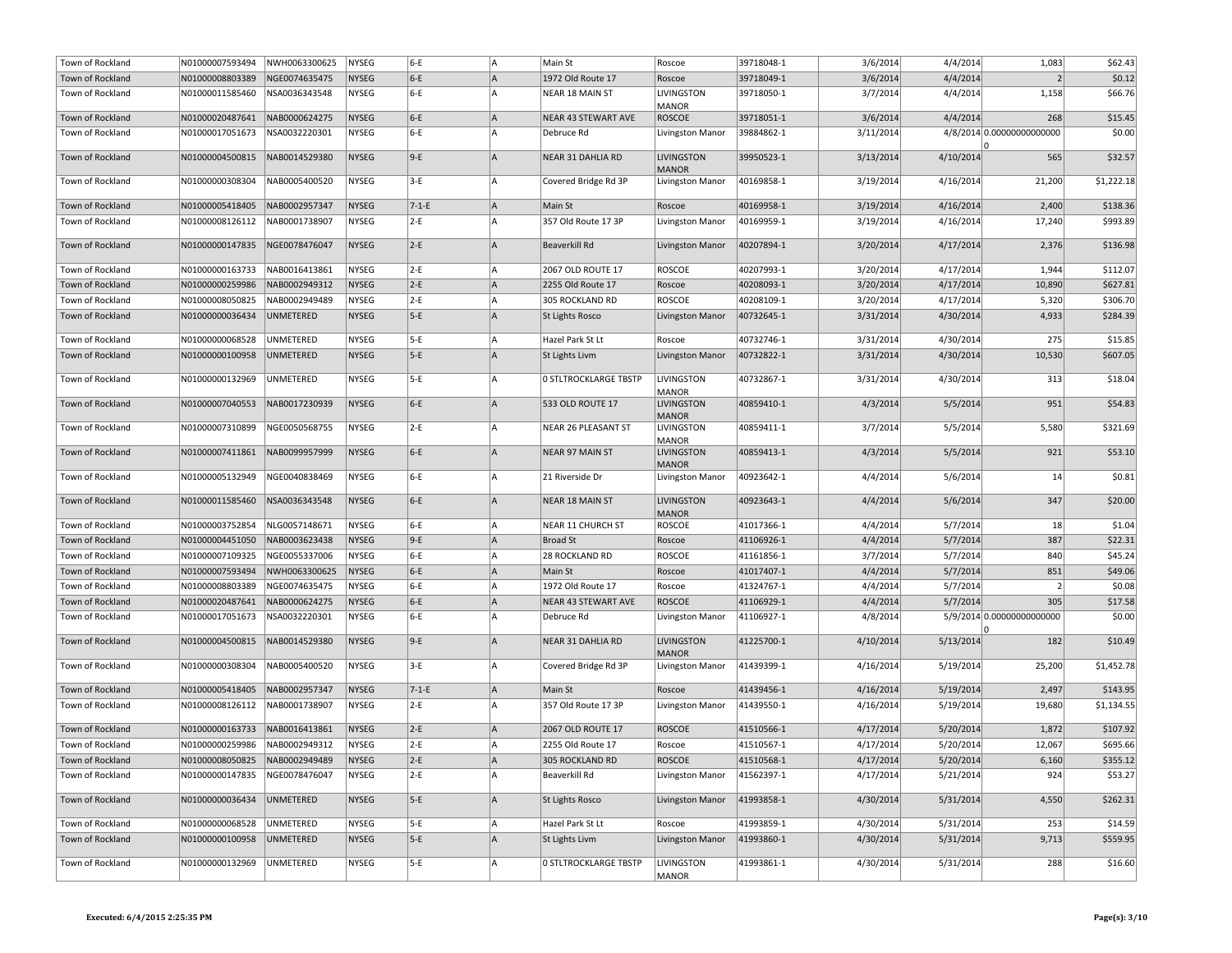| Town of Rockland | N01000007040553               | NAB0017230939    | <b>NYSEG</b> | 6-E       | lA. | 533 OLD ROUTE 17             | LIVINGSTON<br><b>MANOR</b> | 42199335-1 | 5/5/2014  | 6/4/2014  | 860                       | \$49.58    |
|------------------|-------------------------------|------------------|--------------|-----------|-----|------------------------------|----------------------------|------------|-----------|-----------|---------------------------|------------|
| Town of Rockland | N01000007411861               | NAB0099957999    | <b>NYSEG</b> | $6-E$     | A   | NEAR 97 MAIN ST              | LIVINGSTON<br><b>MANOR</b> | 42199336-1 | 5/5/2014  | 6/4/2014  | 961                       | \$55.40    |
| Town of Rockland | N01000003752854               | NLG0057148671    | <b>NYSEG</b> | 6-E       | A   | NEAR 11 CHURCH ST            | <b>ROSCOE</b>              | 42256125-1 | 5/7/2014  | 6/5/2014  | 10                        | \$0.58     |
| Town of Rockland | N01000004451050               | NAB0003623438    | NYSEG        | 9-E       |     | <b>Broad St</b>              | Roscoe                     | 42256154-1 | 5/7/2014  | 6/5/2014  | 339                       | \$19.54    |
| Town of Rockland | N01000005132949               | NGE0040838469    | <b>NYSEG</b> | 6-E       | A   | 21 Riverside Dr              | Livingston Manor           | 42256179-1 | 5/6/2014  | 6/5/2014  | 13                        | \$0.75     |
| Town of Rockland | N01000007593494               | NWH0063300625    | <b>NYSEG</b> | 6-E       | A   | Main St                      | Roscoe                     | 42256192-1 | 5/7/2014  | 6/5/2014  | 905                       | \$52.17    |
| Town of Rockland | N01000008803389               | NGE0074635475    | <b>NYSEG</b> | 6-E       | A   | 1972 Old Route 17            | Roscoe                     | 42256204-1 | 5/7/2014  | 6/5/2014  | $\overline{3}$            | \$0.13     |
| Town of Rockland | N01000011585460               | NSA0036343548    | NYSEG        | 6-E       | A   | NEAR 18 MAIN ST              | LIVINGSTON<br>MANOR        | 42256241-2 | 5/6/2014  | 6/5/2014  | 97                        | \$5.59     |
| Town of Rockland | N01000020487641               | NAB0000624275    | NYSEG        | 6-E       | A   | NEAR 43 STEWART AVE          | ROSCOE                     | 42256298-2 | 5/7/2014  | 6/5/2014  | 69                        | \$3.97     |
| Town of Rockland | N01000017051673               | NSA0032220301    | NYSEG        | 6-E       |     | Debruce Rd                   | Livingston Manor           | 42381668-1 | 5/9/2014  |           | 6/9/2014 0.00000000000000 | \$0.00     |
| Town of Rockland | N01000004500815               | NAB0014529380    | <b>NYSEG</b> | $9-E$     | A   | NEAR 31 DAHLIA RD            | LIVINGSTON<br><b>MANOR</b> | 42478484-2 | 5/13/2014 | 6/11/2014 | 56                        | \$3.23     |
| Town of Rockland | N01000000308304               | NAB0005400520    | NYSEG        | $3-E$     | ۱A  | Covered Bridge Rd 3P         | Livingston Manor           | 42641779-1 | 5/19/2014 | 6/18/2014 | 22,600                    | \$1,302.89 |
| Town of Rockland | N01000005418405               | NAB0002957347    | <b>NYSEG</b> | $ 7-1-E$  | A   | Main St                      | Roscoe                     | 42641781-1 | 5/19/2014 | 6/18/2014 | 2,049                     | \$118.12   |
| Town of Rockland | N01000008126112               | NAB0001738907    | <b>NYSEG</b> | 2-E       | A   | 357 Old Route 17 3P          | Livingston Manor           | 42641782-1 | 5/19/2014 | 6/18/2014 | 17,480                    | \$1,007.72 |
| Town of Rockland | N01000000147835               | NGE0078476047    | <b>NYSEG</b> | $ 2-E $   | A   | Beaverkill Rd                | Livingston Manor           | 42690130-1 | 5/21/2014 | 6/19/2014 | 744                       | \$42.89    |
| Town of Rockland | N01000000163733               | NAB0016413861    | NYSEG        | $ 2-E$    | A   | 2067 OLD ROUTE 17            | ROSCOE                     | 42690131-1 | 5/20/2014 | 6/19/2014 | 1,032                     | \$59.49    |
| Town of Rockland | N01000000259986               | NAB0002949312    | <b>NYSEG</b> | $ 2-E $   | A   | 2255 Old Route 17            | Roscoe                     | 42690132-1 | 5/20/2014 | 6/19/2014 | 10,820                    | \$623.77   |
| Town of Rockland | N01000008050825               | NAB0002949489    | <b>NYSEG</b> | $ 2-E$    | A   | 305 ROCKLAND RD              | ROSCOE                     | 42690133-1 | 5/20/2014 | 6/19/2014 | 5,960                     | \$343.59   |
| Town of Rockland | N01000000036434               | <b>UNMETERED</b> | <b>NYSEG</b> | 5-E       | A   | <b>St Lights Rosco</b>       | Livingston Manor           | 43216445-1 | 5/31/2014 | 6/30/2014 | 4,119                     | \$237.46   |
| Town of Rockland | N01000000068528               | UNMETERED        | NYSEG        | 5-E       | A   | Hazel Park St Lt             | Roscoe                     | 43216446-1 | 5/31/2014 | 6/30/2014 | 229                       | \$13.20    |
| Town of Rockland | N01000000100958               | <b>UNMETERED</b> | <b>NYSEG</b> | $5-E$     | A   | <b>St Lights Livm</b>        | Livingston Manor           | 43216447-1 | 5/31/2014 | 6/30/2014 | 8,793                     | \$506.92   |
| Town of Rockland | N01000000132969               | <b>UNMETERED</b> | <b>NYSEG</b> | 5-E       | A   | <b>0 STLTROCKLARGE TBSTP</b> | LIVINGSTON<br><b>MANOR</b> | 43216448-1 | 5/31/2014 | 6/30/2014 | 261                       | \$15.05    |
| Town of Rockland | N01000003752854               | NLG0057148671    | <b>NYSEG</b> | 6-E       | lA. | NEAR 11 CHURCH ST            | <b>ROSCOE</b>              | 43269213-1 | 6/5/2014  | 7/3/2014  | 23                        | \$1.32     |
| Town of Rockland | N01000004451050               | NAB0003623438    | NYSEG        | 9-E       | A   | <b>Broad St</b>              | Roscoe                     | 43269216-1 | 6/5/2014  | 7/3/2014  | 186                       | \$10.72    |
| Town of Rockland | N01000007593494               | NWH0063300625    | <b>NYSEG</b> | 6-E       | A   | Main St                      | Roscoe                     | 43269230-1 | 6/5/2014  | 7/3/2014  | 583                       | \$33.61    |
| Town of Rockland | N01000008803389               | NGE0074635475    | NYSEG        | 6-E       | A   | 1972 Old Route 17            | Roscoe                     | 43269232-1 | 6/5/2014  |           | 7/3/2014 0.00000000000000 | \$0.02     |
| Town of Rockland | N01000020487641               | NAB0000624275    | <b>NYSEG</b> | $ 6-E $   | A   | NEAR 43 STEWART AVE          | <b>ROSCOE</b>              | 43314428-1 | 6/5/2014  | 7/3/2014  | 69                        | \$3.97     |
| Town of Rockland | N01000005132949               | NGE0040838469    | NYSEG        | $6-E$     | A   | 21 Riverside Dr              | Livingston Manor           | 43269218-1 | 6/5/2014  | 7/7/2014  | 49                        | \$2.82     |
| Town of Rockland | N01000007040553               | NAB0017230939    | <b>NYSEG</b> | 6-E       | A   | 533 OLD ROUTE 17             | LIVINGSTON<br><b>MANOR</b> | 43269221-1 | 6/4/2014  | 7/7/2014  | 2,548                     | \$146.89   |
| Town of Rockland | N01000007109325               | NGE0055337006    | NYSEG        | 6-E       | A   | <b>28 ROCKLAND RD</b>        | ROSCOE                     | 43314426-1 | 5/7/2014  | 7/7/2014  | 168                       | \$6.87     |
| Town of Rockland | N01000007310899               | NGE0050568755    | <b>NYSEG</b> | $ 2-E $   | A   | NEAR 26 PLEASANT ST          | LIVINGSTON<br><b>MANOR</b> | 43269224-1 | 5/5/2014  | 7/7/2014  | 5,388                     | \$310.62   |
| Town of Rockland | N01000007411861               | NAB0099957999    | NYSEG        | $6-E$     | A   | NEAR 97 MAIN ST              | LIVINGSTON<br><b>MANOR</b> | 43269228-1 | 6/4/2014  | 7/7/2014  | 981                       | \$56.55    |
| Town of Rockland | N01000011585460               | NSA0036343548    | <b>NYSEG</b> | 6-E       | A.  | NEAR 18 MAIN ST              | LIVINGSTON<br><b>MANOR</b> | 43314427-1 | 6/5/2014  | 7/7/2014  | 104                       | \$6.00     |
| Town of Rockland | N01000017051673               | NSA0032220301    | NYSEG        | $6-E$     |     | Debruce Rd                   | Livingston Manor           | 43373745-1 | 6/9/2014  |           | 7/9/2014 0.00000000000000 | \$0.00     |
| Town of Rockland | N01000004500815 NAB0014529380 |                  | NYSEG        | 9-E       |     | NEAR 31 DAHLIA RD            | LIVINGSTON<br><b>MANOR</b> | 43498735-1 | 6/11/2014 | 7/10/2014 | 58                        | \$3.34     |
| Town of Rockland | N01000000308304               | NAB0005400520    | <b>NYSEG</b> | 3-E       | A   | Covered Bridge Rd 3P         | Livingston Manor           | 43766395-1 | 6/18/2014 | 7/21/2014 | 29,000                    | \$1,671.85 |
| Town of Rockland | N01000005418405               | NAB0002957347    | <b>NYSEG</b> | $ 7-1-E $ | A   | Main St                      | Roscoe                     | 43766397-1 | 6/18/2014 | 7/21/2014 | 2,161                     | \$124.58   |
| Town of Rockland | N01000008126112               | NAB0001738907    | <b>NYSEG</b> | 2-E       |     | 357 Old Route 17 3P          | Livingston Manor           | 43766402-1 | 6/18/2014 | 7/21/2014 | 18,720                    | \$1,079.21 |
| Town of Rockland | N01000000147835               | NGE0078476047    | <b>NYSEG</b> | $ 2-E $   | A   | Beaverkill Rd                | Livingston Manor           | 43814082-1 | 6/19/2014 | 7/22/2014 | 600                       | \$34.59    |
| Town of Rockland | N01000000163733               | NAB0016413861    | <b>NYSEG</b> | $ 2-E $   | A   | 2067 OLD ROUTE 17            | ROSCOE                     | 43814083-1 | 6/19/2014 | 7/22/2014 | 1,632                     | \$94.08    |
| Town of Rockland | N01000000259986               | NAB0002949312    | <b>NYSEG</b> | $ 2-E $   | A   | 2255 Old Route 17            | Roscoe                     | 43814084-1 | 6/19/2014 | 7/22/2014 | 11,116                    | \$640.84   |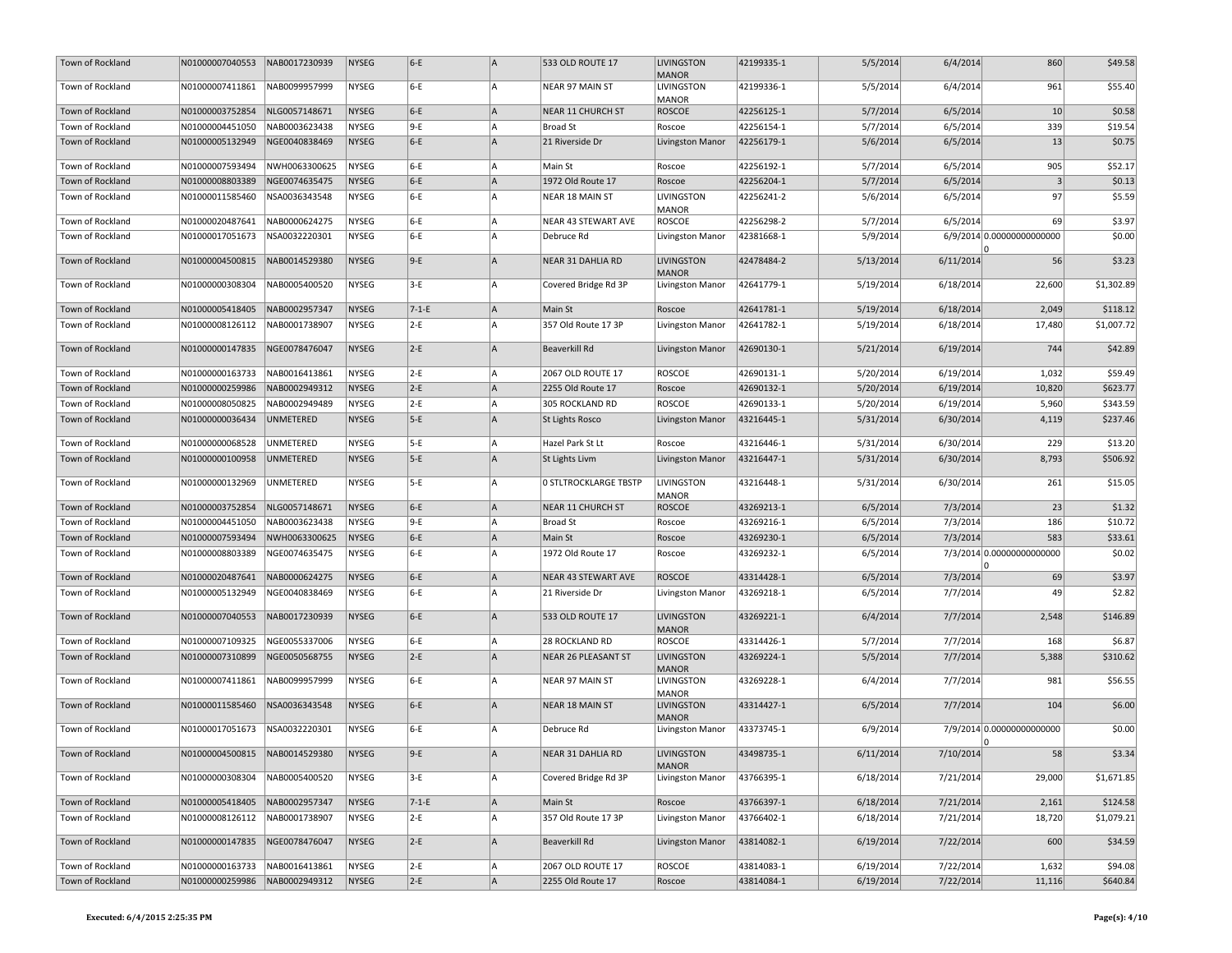| Town of Rockland | N01000008050825               | NAB0002949489    | <b>NYSEG</b> | $2-E$   | lA  | 305 ROCKLAND RD              | <b>ROSCOE</b>                     | 43814085-1 | 6/19/2014 | 7/22/2014 | 7,080                     | \$408.16   |
|------------------|-------------------------------|------------------|--------------|---------|-----|------------------------------|-----------------------------------|------------|-----------|-----------|---------------------------|------------|
| Town of Rockland | N01000000036434               | <b>UNMETERED</b> | <b>NYSEG</b> | $5-E$   | lA  | St Lights Rosco              | Livingston Manor                  | 44306920-1 | 6/30/2014 | 7/31/2014 | 4,326                     | \$249.39   |
| Town of Rockland | N01000000068528               | <b>UNMETERED</b> | <b>NYSEG</b> | 5-E     | lA  | Hazel Park St Lt             | Roscoe                            | 44306968-1 | 6/30/2014 | 7/31/2014 | 241                       | \$13.89    |
| Town of Rockland | N01000000100958               | <b>UNMETERED</b> | <b>NYSEG</b> | $5-E$   | A   | St Lights Livm               | Livingston Manor                  | 44307022-1 | 6/30/2014 | 7/31/2014 | 9,236                     | \$532.46   |
| Town of Rockland | N01000000132969               | UNMETERED        | <b>NYSEG</b> | $5-E$   | A   | <b>0 STLTROCKLARGE TBSTP</b> | LIVINGSTON<br><b>MANOR</b>        | 44307023-1 | 6/30/2014 | 7/31/2014 | 274                       | \$15.80    |
| Town of Rockland | N01000007040553               | NAB0017230939    | <b>NYSEG</b> | $ 6-E $ | A   | 533 OLD ROUTE 17             | <b>LIVINGSTON</b><br><b>MANOR</b> | 44469006-1 | 7/7/2014  | 8/5/2014  | 1,569                     | \$90.45    |
| Town of Rockland | N01000007411861               | NAB0099957999    | <b>NYSEG</b> | $6-E$   | lA. | NEAR 97 MAIN ST              | LIVINGSTON<br><b>MANOR</b>        | 44469007-1 | 7/7/2014  | 8/5/2014  | 894                       | \$51.54    |
| Town of Rockland | N01000003752854               | NLG0057148671    | <b>NYSEG</b> | $6-E$   | A   | NEAR 11 CHURCH ST            | <b>ROSCOE</b>                     | 44477316-2 | 7/3/2014  | 8/6/2014  | $\overline{4}$            | \$0.23     |
| Town of Rockland | N01000004451050               | NAB0003623438    | NYSEG        | 9-E     |     | <b>Broad St</b>              | Roscoe                            | 44477317-1 | 7/3/2014  | 8/6/2014  | 313                       | \$18.04    |
| Town of Rockland | N01000005132949               | NGE0040838469    | <b>NYSEG</b> | $6-E$   | lA. | 21 Riverside Dr              | Livingston Manor                  | 44477318-1 | 7/7/2014  | 8/6/2014  | 30                        | \$1.73     |
| Town of Rockland | N01000007593494               | NWH0063300625    | <b>NYSEG</b> | 6-E     | A   | Main St                      | Roscoe                            | 44477319-1 | 7/3/2014  | 8/6/2014  | 888                       | \$51.19    |
| Town of Rockland | N01000008803389               | NGE0074635475    | <b>NYSEG</b> | $6-E$   | A   | 1972 Old Route 17            | Roscoe                            | 44477320-1 | 7/3/2014  | 8/6/2014  | $\mathbf{1}$              | \$0.06     |
| Town of Rockland | N01000011585460               | NSA0036343548    | NYSEG        | 6-E     | A   | NEAR 18 MAIN ST              | LIVINGSTON<br>MANOR               | 44477321-1 | 7/7/2014  | 8/6/2014  | 97                        | \$5.59     |
| Town of Rockland | N01000020487641               | NAB0000624275    | <b>NYSEG</b> | $ 6-E $ | lA. | NEAR 43 STEWART AVE          | <b>ROSCOE</b>                     | 44477323-1 | 7/3/2014  | 8/6/2014  | 203                       | \$11.70    |
| Town of Rockland | N01000017051673               | NSA0032220301    | NYSEG        | $6-E$   | A   | Debruce Rd                   | Livingston Manor                  | 44571604-1 | 7/9/2014  |           | 8/8/2014 0.00000000000000 | \$0.00     |
| Town of Rockland | N01000004500815               | NAB0014529380    | <b>NYSEG</b> | $9-E$   | A   | NEAR 31 DAHLIA RD            | LIVINGSTON<br>MANOR               | 44696835-2 | 7/10/2014 | 8/12/2014 | 49                        | \$2.82     |
| Town of Rockland | N01000000147835               | NGE0078476047    | <b>NYSEG</b> | $2-E$   | A   | Beaverkill Rd                | Livingston Manor                  | 44885947-1 | 7/22/2014 | 8/20/2014 | 444                       | \$25.60    |
| Town of Rockland | N01000000308304               | NAB0005400520    | <b>NYSEG</b> | $3-E$   | lA  | Covered Bridge Rd 3P         | <b>Livingston Manor</b>           | 44885994-1 | 7/21/2014 | 8/20/2014 | 22,000                    | \$1,268.30 |
| Town of Rockland | N01000005418405               | NAB0002957347    | <b>NYSEG</b> | $7-1-E$ | lA. | Main St                      | Roscoe                            | 44886042-1 | 7/21/2014 | 8/20/2014 | 2,126                     | \$122.56   |
| Town of Rockland | N01000008050825               | NAB0002949489    | <b>NYSEG</b> | $ 2-E $ | lA  | 305 ROCKLAND RD              | <b>ROSCOE</b>                     | 44886127-1 | 7/22/2014 | 8/20/2014 | 6,640                     | \$382.80   |
| Town of Rockland | N01000008126112               | NAB0001738907    | NYSEG        | $2-E$   | A   | 357 Old Route 17 3P          | Livingston Manor                  | 44886265-1 | 7/21/2014 | 8/20/2014 | 17,080                    | \$984.66   |
| Town of Rockland | N01000000163733               | NAB0016413861    | <b>NYSEG</b> | $ 2-E $ | A   | <b>2067 OLD ROUTE 17</b>     | <b>ROSCOE</b>                     | 44935751-1 | 7/22/2014 | 8/21/2014 | 768                       | \$44.28    |
| Town of Rockland | N01000000259986               | NAB0002949312    | <b>NYSEG</b> | $2-E$   | lA. | 2255 Old Route 17            | Roscoe                            | 44935753-1 | 7/22/2014 | 8/21/2014 | 10,161                    | \$585.78   |
| Town of Rockland | N01000000036434               | <b>UNMETERED</b> | <b>NYSEG</b> | 5-E     | A   | St Lights Rosco              | Livingston Manor                  | 45239902-1 | 7/31/2014 | 8/31/2014 | 4,885                     | \$281.62   |
| Town of Rockland | N01000000068528               | <b>UNMETERED</b> | <b>NYSEG</b> | 5-E     | lA. | Hazel Park St Lt             | Roscoe                            | 45239903-1 | 7/31/2014 | 8/31/2014 | 272                       | \$15.68    |
| Town of Rockland | N01000000100958               | <b>UNMETERED</b> | <b>NYSEG</b> | 5-E     | A   | St Lights Livm               | Livingston Manor                  | 45239904-1 | 7/31/2014 | 8/31/2014 | 10,428                    | \$601.17   |
| Town of Rockland | N01000000132969               | <b>UNMETERED</b> | <b>NYSEG</b> | 5-E     | lA. | <b>0 STLTROCKLARGE TBSTP</b> | LIVINGSTON<br>MANOR               | 45239905-1 | 7/31/2014 | 8/31/2014 | 309                       | \$17.81    |
| Town of Rockland | N01000007040553               | NAB0017230939    | <b>NYSEG</b> | $6-E$   | A   | 533 OLD ROUTE 17             | LIVINGSTON<br><b>MANOR</b>        | 45327381-1 | 8/5/2014  | 9/3/2014  | 2,650                     | \$152.77   |
| Town of Rockland | N01000003752854               | NLG0057148671    | <b>NYSEG</b> | 6-E     | ΙA  | NEAR 11 CHURCH ST            | <b>ROSCOE</b>                     | 45374868-1 | 8/6/2014  | 9/4/2014  | $\overline{a}$            | \$0.23     |
| Town of Rockland | N01000004451050               | NAB0003623438    | <b>NYSEG</b> | $9-E$   | A   | <b>Broad St</b>              | Roscoe                            | 45374869-1 | 8/6/2014  | 9/4/2014  | 308                       | \$17.76    |
| Town of Rockland | N01000007310899               | NGE0050568755    | <b>NYSEG</b> | $2-E$   | lA. | NEAR 26 PLEASANT ST          | LIVINGSTON<br><b>MANOR</b>        | 45327382-1 | 7/7/2014  | 9/4/2014  | 3,072                     | \$177.10   |
| Town of Rockland | N01000007411861               | NAB0099957999    | <b>NYSEG</b> | $6-E$   | A   | NEAR 97 MAIN ST              | LIVINGSTON<br><b>MANOR</b>        | 45327383-1 | 8/5/2014  | 9/4/2014  | 1,061                     | \$61.17    |
| Town of Rockland | N01000007593494               | NWH0063300625    | <b>NYSEG</b> | $6-E$   | lA  | Main St                      | Roscoe                            | 45374871-1 | 8/6/2014  | 9/4/2014  | 914                       | \$52.69    |
| Town of Rockland | N01000008803389               | NGE0074635475    | <b>NYSEG</b> | $6-E$   | A   | 1972 Old Route 17            | Roscoe                            | 45374872-1 | 8/6/2014  |           | 9/4/2014 0.00000000000000 | \$0.02     |
| Town of Rockland | N01000020487641 NAB0000624275 |                  | NYSEG        | 6-E     |     | NEAR 43 STEWART AVE          | ROSCOE                            | 45374874-1 | 8/6/2014  | 9/4/2014  | 146                       | \$8.42     |
| Town of Rockland | N01000005132949               | NGE0040838469    | <b>NYSEG</b> | $6-E$   | A   | 21 Riverside Dr              | Livingston Manor                  | 45374870-1 | 8/6/2014  | 9/5/2014  | 37                        | \$2.13     |
| Town of Rockland | N01000011585460               | NSA0036343548    | NYSEG        | $6-E$   | lA. | NEAR 18 MAIN ST              | LIVINGSTON<br><b>MANOR</b>        | 45374873-1 | 8/6/2014  | 9/5/2014  | 22                        | \$1.27     |
| Town of Rockland | N01000007109325               | NGE0055337006    | <b>NYSEG</b> | $ 6-E $ | A   | 28 ROCKLAND RD               | ROSCOE                            | 45458877-1 | 7/7/2014  | 9/6/2014  | 216                       | \$8.79     |
| Town of Rockland | N01000017051673               | NSA0032220301    | NYSEG        | 6-E     | A   | Debruce Rd                   | Livingston Manor                  | 45500455-1 | 8/8/2014  |           | 9/8/2014 0.00000000000000 | \$0.00     |
| Town of Rockland | N01000004500815               | NAB0014529380    | <b>NYSEG</b> | $9-E$   | A   | NEAR 31 DAHLIA RD            | <b>LIVINGSTON</b><br>MANOR        | 45557204-1 | 8/12/2014 | 9/9/2014  | 44                        | \$2.53     |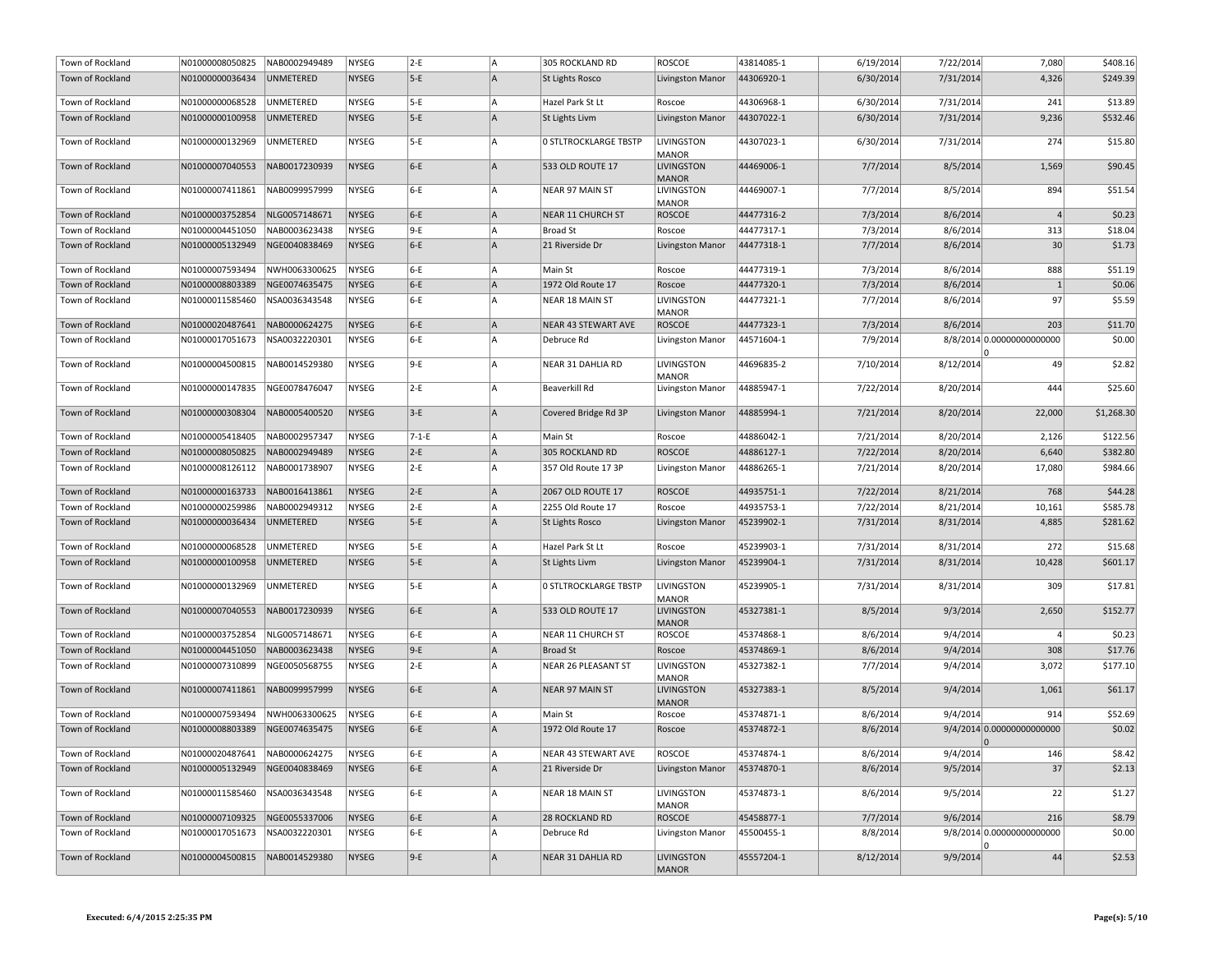| Town of Rockland | N01000000308304 | NAB0005400520    | NYSEG        | $3-E$   | ÌА. | Covered Bridge Rd 3P         | Livingston Manor                  | 45808699-1 | 8/20/2014 | 9/19/2014  | 22,400                     | \$1,291.36 |
|------------------|-----------------|------------------|--------------|---------|-----|------------------------------|-----------------------------------|------------|-----------|------------|----------------------------|------------|
| Town of Rockland | N01000005418405 | NAB0002957347    | <b>NYSEG</b> | $7-1-E$ | A   | Main St                      | Roscoe                            | 45808701-1 | 8/20/2014 | 9/19/2014  | 2,370                      | \$136.63   |
| Town of Rockland | N01000008126112 | NAB0001738907    | <b>NYSEG</b> | 2-E     | lA  | 357 Old Route 17 3P          | Livingston Manor                  | 45808702-1 | 8/20/2014 | 9/19/2014  | 17,240                     | \$993.89   |
| Town of Rockland | N01000000147835 | NGE0078476047    | <b>NYSEG</b> | $ 2-E $ | lA. | Beaverkill Rd                | Livingston Manor                  | 45855104-1 | 8/20/2014 | 9/22/2014  | 768                        | \$44.28    |
| Town of Rockland | N01000000163733 | NAB0016413861    | <b>NYSEG</b> | 2-E     | lA. | <b>2067 OLD ROUTE 17</b>     | <b>ROSCOE</b>                     | 45855105-1 | 8/21/2014 | 9/22/2014  | 576                        | \$33.21    |
| Town of Rockland | N01000000259986 | NAB0002949312    | <b>NYSEG</b> | $ 2-E $ | A   | 2255 Old Route 17            | Roscoe                            | 45855106-1 | 8/21/2014 | 9/22/2014  | 11,202                     | \$645.80   |
| Town of Rockland | N01000008050825 | NAB0002949489    | NYSEG        | 2-E     | lA  | 305 ROCKLAND RD              | <b>ROSCOE</b>                     | 45855107-1 | 8/20/2014 | 9/22/2014  | 8,560                      | \$493.48   |
| Town of Rockland | N01000000036434 | UNMETERED        | <b>NYSEG</b> | 5-E     | lA  | St Lights Rosco              | Livingston Manor                  | 46289975-1 | 8/31/2014 | 9/30/2014  | 5,428                      | \$312.92   |
| Town of Rockland | N01000000068528 | UNMETERED        | NYSEG        | $5-E$   | A   | Hazel Park St Lt             | Roscoe                            | 46289977-1 | 8/31/2014 | 9/30/2014  | 302                        | \$17.41    |
| Town of Rockland | N01000000100958 | <b>UNMETERED</b> | <b>NYSEG</b> | 5-E     | lA  | St Lights Livm               | <b>Livingston Manor</b>           | 46289979-1 | 8/31/2014 | 9/30/2014  | 11,588                     | \$668.05   |
| Town of Rockland | N01000000132969 | UNMETERED        | <b>NYSEG</b> | 5-E     | lA. | <b>0 STLTROCKLARGE TBSTP</b> | LIVINGSTON                        | 46289980-1 | 8/31/2014 | 9/30/2014  | 344                        | \$19.83    |
|                  |                 |                  |              |         |     |                              | <b>MANOR</b>                      |            |           |            |                            |            |
| Town of Rockland | N01000007040553 | NAB0017230939    | <b>NYSEG</b> | 6-E     | A   | 533 OLD ROUTE 17             | <b>LIVINGSTON</b><br><b>MANOR</b> | 46399500-1 | 9/3/2014  | 10/3/2014  | 2,182                      | \$125.79   |
| Town of Rockland | N01000007411861 | NAB0099957999    | <b>NYSEG</b> | 6-E     | lA. | NEAR 97 MAIN ST              | <b>LIVINGSTON</b><br><b>MANOR</b> | 46399501-1 | 9/4/2014  | 10/3/2014  | 961                        | \$55.40    |
| Town of Rockland | N01000003752854 | NLG0057148671    | <b>NYSEG</b> | $ 6-E $ | A   | NEAR 11 CHURCH ST            | <b>ROSCOE</b>                     | 46441181-1 | 9/4/2014  | 10/6/2014  | $\vert$                    | \$0.23     |
| Town of Rockland | N01000004451050 | NAB0003623438    | <b>NYSEG</b> | 9-E     | lA  | <b>Broad St</b>              | Roscoe                            | 46441182-1 | 9/4/2014  | 10/6/2014  | 315                        | \$18.16    |
| Town of Rockland | N01000005132949 | NGE0040838469    | <b>NYSEG</b> | $6-E$   | A   | 21 Riverside Dr              | Livingston Manor                  | 46441185-1 | 9/5/2014  | 10/6/2014  | 35                         | \$2.02     |
| Town of Rockland | N01000007593494 | NWH0063300625    | <b>NYSEG</b> | 6-E     | lA  | Main St                      | Roscoe                            | 46441257-1 | 9/4/2014  | 10/6/2014  | 915                        | \$52.75    |
| Town of Rockland | N01000008803389 | NGE0074635475    | <b>NYSEG</b> | 6-E     | A   | 1972 Old Route 17            | Roscoe                            | 46441258-1 | 9/4/2014  | 10/6/2014  | 1                          | \$0.05     |
| Town of Rockland | N01000011585460 | NSA0036343548    | <b>NYSEG</b> | 6-E     | lA. | NEAR 18 MAIN ST              | LIVINGSTON<br><b>MANOR</b>        | 46441270-1 | 9/5/2014  | 10/6/2014  | 61                         | \$3.51     |
| Town of Rockland | N01000020487641 | NAB0000624275    | <b>NYSEG</b> | $6-E$   | lA. | <b>NEAR 43 STEWART AVE</b>   | <b>ROSCOE</b>                     | 46441361-1 | 9/4/2014  | 10/6/2014  | 177                        | \$10.20    |
| Town of Rockland | N01000017051673 | NSA0032220301    | <b>NYSEG</b> | 6-E     | lA  | Debruce Rd                   | Livingston Manor                  | 46536322-1 | 9/8/2014  |            | 10/8/2014 0.00000000000000 | \$0.00     |
| Town of Rockland | N01000004500815 | NAB0014529380    | <b>NYSEG</b> | $9-E$   | lA. | NEAR 31 DAHLIA RD            | <b>LIVINGSTON</b><br><b>MANOR</b> | 46616079-1 | 9/9/2014  | 10/10/2014 | 47                         | \$2.71     |
| Town of Rockland | N01000000308304 | NAB0005400520    | <b>NYSEG</b> | 3-E     | la. | Covered Bridge Rd 3P         | Livingston Manor                  | 46829016-1 | 9/19/2014 | 10/17/2014 | 20,800                     | \$1,199.12 |
| Town of Rockland | N01000005418405 | NAB0002957347    | NYSEG        | $7-1-E$ | lA. | Main St                      | Roscoe                            | 46829068-1 | 9/19/2014 | 10/17/2014 | 2,505                      | \$144.41   |
| Town of Rockland | N01000008126112 | NAB0001738907    | <b>NYSEG</b> | $2-E$   | A   | 357 Old Route 17 3P          | Livingston Manor                  | 46829100-1 | 9/19/2014 | 10/17/2014 | 15,720                     | \$906.26   |
| Town of Rockland | N01000000147835 | NGE0078476047    | <b>NYSEG</b> | $2-E$   | lA. | Beaverkill Rd                | Livingston Manor                  | 46867082-1 | 9/22/2014 | 10/20/2014 | 696                        | \$40.12    |
| Town of Rockland | N01000000163733 | NAB0016413861    | NYSEG        | $ 2-E $ | A   | 2067 OLD ROUTE 17            | <b>ROSCOE</b>                     | 46867084-1 | 9/22/2014 | 10/20/2014 | 552                        | \$31.82    |
| Town of Rockland | N01000000259986 | NAB0002949312    | <b>NYSEG</b> | $2-E$   | lA  | 2255 Old Route 17            | Roscoe                            | 46867092-1 | 9/22/2014 | 10/20/2014 | 10,140                     | \$584.57   |
| Town of Rockland | N01000008050825 | NAB0002949489    | <b>NYSEG</b> | 2-E     | A   | 305 ROCKLAND RD              | <b>ROSCOE</b>                     | 46867185-1 | 9/22/2014 | 10/20/2014 | 8,280                      | \$477.34   |
| Town of Rockland | N01000000036434 | UNMETERED        | <b>NYSEG</b> | $5-E$   | A   | St Lights Rosco              | Livingston Manor                  | 47276049-1 | 9/30/2014 | 10/31/2014 | 6,305                      | \$363.48   |
| Town of Rockland | N01000000068528 | UNMETERED        | <b>NYSEG</b> | 5-E     | A   | Hazel Park St Lt             | Roscoe                            | 47276050-1 | 9/30/2014 | 10/31/2014 | 351                        | \$20.24    |
| Town of Rockland | N01000000100958 | UNMETERED        | <b>NYSEG</b> | $5-E$   | A   | St Lights Livm               | Livingston Manor                  | 47276051-1 | 9/30/2014 | 10/31/2014 | 13,426                     | \$774.01   |
| Town of Rockland | N01000000132969 | UNMETERED        | NYSEG        | 5-E     | la. | <b>0 STLTROCKLARGE TBSTP</b> | LIVINGSTON<br><b>MANOR</b>        | 47276101-1 | 9/30/2014 | 10/31/2014 | 400                        | \$23.06    |
| Town of Rockland | N01000003752854 | NLG0057148671    | <b>NYSEG</b> | $6-E$   | lA  | <b>NEAR 11 CHURCH ST</b>     | <b>ROSCOE</b>                     | 47376839-1 | 10/6/2014 | 11/4/2014  | 121                        | \$6.98     |
| Town of Rockland | N01000005132949 | NGE0040838469    | NYSEG        | 6-E     | A   | 21 Riverside Dr              | Livingston Manor                  | 49321483-1 | 10/6/2014 | 11/4/2014  | 14                         | \$0.81     |
| Town of Rockland | N01000007040553 | NAB0017230939    | NYSEG        | $6-E$   | A   | 533 OLD ROUTE 17             | <b>LIVINGSTON</b><br><b>MANOR</b> | 47326701-1 | 10/3/2014 | 11/4/2014  | 1,667                      | \$96.10    |
| Town of Rockland | N01000007310899 | NGE0050568755    | NYSEG        | 2-E     | lA. | NEAR 26 PLEASANT ST          | <b>LIVINGSTON</b><br><b>MANOR</b> | 47326702-1 | 9/4/2014  | 11/4/2014  | 1,620                      | \$93.39    |
| Town of Rockland | N01000007411861 | NAB0099957999    | <b>NYSEG</b> | 6-E     | A.  | NEAR 97 MAIN ST              | LIVINGSTON<br><b>MANOR</b>        | 47326704-1 | 10/3/2014 | 11/4/2014  | 912                        | \$52.58    |
| Town of Rockland | N01000007593494 | NWH0063300625    | NYSEG        | 6-E     | A   | Main St                      | Roscoe                            | 47326750-1 | 10/6/2014 | 11/4/2014  | 994                        | \$57.30    |
| Town of Rockland | N01000011585460 | NSA0036343548    | <b>NYSEG</b> | $6-E$   | A   | NEAR 18 MAIN ST              | LIVINGSTON<br><b>MANOR</b>        | 47326868-1 | 10/6/2014 | 11/4/2014  | 434                        | \$25.02    |
| Town of Rockland | N01000004451050 | NAB0003623438    | NYSEG        | $9-E$   | İA. | <b>Broad St</b>              | Roscoe                            | 47376840-1 | 10/6/2014 | 11/5/2014  | 461                        | \$26.58    |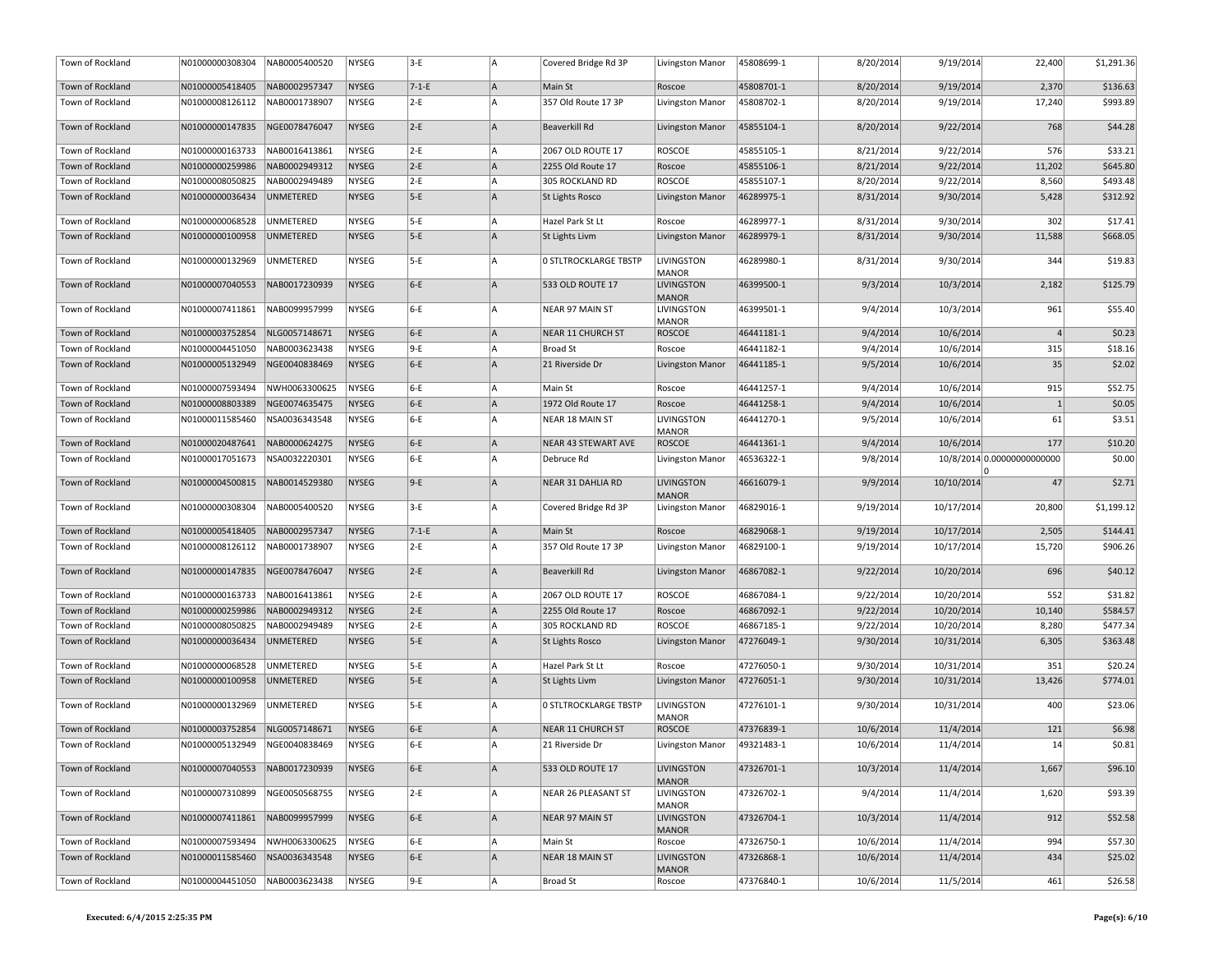| Town of Rockland | N01000008803389 | NGE0074635475 | <b>NYSEG</b> | $ 6-E $ | A   | 1972 Old Route 17            | Roscoe                            | 47376662-1 | 10/6/2014  |            | 11/5/2014 0.00000000000000 | \$0.01     |
|------------------|-----------------|---------------|--------------|---------|-----|------------------------------|-----------------------------------|------------|------------|------------|----------------------------|------------|
| Town of Rockland | N01000020487641 | NAB0000624275 | <b>NYSEG</b> | 6-E     | lA. | NEAR 43 STEWART AVE          | ROSCOE                            | 47376841-1 | 10/6/2014  | 11/5/2014  | 247                        | \$14.24    |
| Town of Rockland | N01000007109325 | NGE0055337006 | <b>NYSEG</b> | $6-E$   | A   | <b>28 ROCKLAND RD</b>        | <b>ROSCOE</b>                     | 47417469-1 | 9/6/2014   | 11/6/2014  | 360                        | \$11.29    |
| Town of Rockland | N01000017051673 | NSA0032220301 | <b>NYSEG</b> | 6-E     |     | Debruce Rd                   | Livingston Manor                  | 47417077-1 | 10/8/2014  |            | 11/6/2014 0.00000000000000 | \$0.00     |
| Town of Rockland | N01000004500815 | NAB0014529380 | <b>NYSEG</b> | $9-E$   | lA  | NEAR 31 DAHLIA RD            | <b>LIVINGSTON</b>                 | 47549068-1 | 10/10/2014 | 11/10/2014 | 321                        | \$18.51    |
| Town of Rockland | N01000000308304 | NAB0005400520 | <b>NYSEG</b> | 3-E     | lA. | Covered Bridge Rd 3P         | <b>MANOR</b><br>Livingston Manor  | 47781587-1 | 10/17/2014 | 11/18/2014 | 23,600                     | \$1,360.54 |
| Town of Rockland | N01000005418405 | NAB0002957347 | <b>NYSEG</b> | $7-1-E$ | A   | Main St                      | Roscoe                            | 47781588-1 | 10/17/2014 | 11/18/2014 | 3,112                      | \$179.41   |
| Town of Rockland | N01000008126112 | NAB0001738907 | <b>NYSEG</b> | 2-E     | A   | 357 Old Route 17 3P          | Livingston Manor                  | 47781589-1 | 10/17/2014 | 11/18/2014 | 13,680                     | \$788.65   |
| Town of Rockland | N01000000147835 | NGE0078476047 | <b>NYSEG</b> | $ 2-E $ | A   | Beaverkill Rd                | Livingston Manor                  | 47831058-1 | 10/20/2014 | 11/19/2014 | 1,128                      | \$65.03    |
| Town of Rockland | N01000000163733 | NAB0016413861 | <b>NYSEG</b> | $2-E$   | A   | <b>2067 OLD ROUTE 17</b>     | <b>ROSCOE</b>                     | 47831059-1 | 10/20/2014 | 11/19/2014 | 504                        | \$29.06    |
| Town of Rockland | N01000000259986 | NAB0002949312 | <b>NYSEG</b> | $ 2-E $ | A   | 2255 Old Route 17            | Roscoe                            | 47831060-1 | 10/20/2014 | 11/19/2014 | 11,411                     | \$657.84   |
| Town of Rockland | N01000008050825 | NAB0002949489 | <b>NYSEG</b> | $2-E$   | ΙA  | 305 ROCKLAND RD              | <b>ROSCOE</b>                     | 47831061-1 | 10/20/2014 | 11/19/2014 | 8,920                      | \$514.24   |
| Town of Rockland | N01000000036434 | UNMETERED     | <b>NYSEG</b> | $5-E$   | A   | St Lights Rosco              | Livingston Manor                  | 48114615-1 | 10/31/2014 | 11/30/2014 | 6,700                      | \$386.26   |
| Town of Rockland | N01000000068528 | UNMETERED     | <b>NYSEG</b> | 5-E     | lA. | Hazel Park St Lt             | Roscoe                            | 48114616-1 | 10/31/2014 | 11/30/2014 | 373                        | \$21.50    |
| Town of Rockland | N01000000100958 | UNMETERED     | <b>NYSEG</b> | $5-E$   | A   | St Lights Livm               | Livingston Manor                  | 48114617-1 | 10/31/2014 | 11/30/2014 | 14,274                     | \$822.90   |
| Town of Rockland | N01000000132969 | UNMETERED     | <b>NYSEG</b> | 5-E     | lA. | <b>0 STLTROCKLARGE TBSTP</b> | LIVINGSTON<br><b>MANOR</b>        | 48114618-1 | 10/31/2014 | 11/30/2014 | 425                        | \$24.50    |
| Town of Rockland | N01000007040553 | NAB0017230939 | <b>NYSEG</b> | $ 6-E $ | A   | 533 OLD ROUTE 17             | LIVINGSTON<br><b>MANOR</b>        | 48330528-1 | 11/4/2014  | 12/4/2014  | 1,862                      | \$107.34   |
| Town of Rockland | N01000007411861 | NAB0099957999 | <b>NYSEG</b> | 6-E     | lA  | NEAR 97 MAIN ST              | LIVINGSTON<br>MANOR               | 48330529-1 | 11/4/2014  | 12/4/2014  | 921                        | \$53.10    |
| Town of Rockland | N01000003752854 | NLG0057148671 | <b>NYSEG</b> | $ 6-E $ | A   | NEAR 11 CHURCH ST            | <b>ROSCOE</b>                     | 48374064-2 | 11/4/2014  | 12/5/2014  | 24                         | \$1.38     |
| Town of Rockland | N01000004451050 | NAB0003623438 | <b>NYSEG</b> | 9-E     | lA  | Broad St                     | Roscoe                            | 48374066-1 | 11/5/2014  | 12/5/2014  | 376                        | \$21.68    |
| Town of Rockland | N01000005132949 | NGE0040838469 | <b>NYSEG</b> | $ 6-E $ | A   | 21 Riverside Dr              | Livingston Manor                  | 49321483-1 | 11/4/2014  | 12/5/2014  | 5                          | \$0.29     |
| Town of Rockland | N01000007593494 | NWH0063300625 | <b>NYSEG</b> | 6-E     | A   | Main St                      | Roscoe                            | 48374072-1 | 11/4/2014  | 12/5/2014  | 970                        | \$55.92    |
| Town of Rockland | N01000008803389 | NGE0074635475 | <b>NYSEG</b> | $ 6-E $ | lA. | 1972 Old Route 17            | Roscoe                            | 48374075-1 | 11/5/2014  |            | 12/5/2014 0.00000000000000 | \$0.01     |
| Town of Rockland | N01000011585460 | NSA0036343548 | <b>NYSEG</b> | 6-E     | lA. | NEAR 18 MAIN ST              | LIVINGSTON<br><b>MANOR</b>        | 48374077-1 | 11/4/2014  | 12/5/2014  | 256                        | \$14.76    |
| Town of Rockland | N01000020487641 | NAB0000624275 | <b>NYSEG</b> | $6-E$   | A   | NEAR 43 STEWART AVE          | <b>ROSCOE</b>                     | 48374080-1 | 11/5/2014  | 12/5/2014  | 205                        | \$11.82    |
| Town of Rockland | N01000017051673 | NSA0032220301 | <b>NYSEG</b> | 6-E     | A   | Debruce Rd                   | Livingston Manor                  | 48458302-1 | 11/6/2014  |            | 12/9/2014 0.00000000000000 | \$0.00     |
| Town of Rockland | N01000004500815 | NAB0014529380 | <b>NYSEG</b> | $9-E$   | la. | NEAR 31 DAHLIA RD            | <b>LIVINGSTON</b><br><b>MANOR</b> | 48584275-1 | 11/10/2014 | 12/11/2014 | 183                        | \$10.55    |
| Town of Rockland | N01000000308304 | NAB0005400520 | <b>NYSEG</b> | 3-E     | lA. | Covered Bridge Rd 3P         | Livingston Manor                  | 48709126-1 | 11/18/2014 | 12/18/2014 | 24,000                     | \$1,383.60 |
| Town of Rockland | N01000008126112 | NAB0001738907 | <b>NYSEG</b> | $ 2-E $ | lA. | 357 Old Route 17 3P          | Livingston Manor                  | 48709127-1 | 11/18/2014 | 12/18/2014 | 12,240                     | \$705.64   |
| Town of Rockland | N01000000147835 | NGE0078476047 | <b>NYSEG</b> | $2-E$   | lA. | Beaverkill Rd                | Livingston Manor                  | 48721051-1 | 11/19/2014 | 12/19/2014 | 1,896                      | \$109.30   |
| Town of Rockland | N01000000163733 | NAB0016413861 | <b>NYSEG</b> | $ 2-E $ | lA  | 2067 OLD ROUTE 17            | <b>ROSCOE</b>                     | 48721052-1 | 11/19/2014 | 12/19/2014 | 696                        | \$40.12    |
| Town of Rockland | N01000000259986 | NAB0002949312 | <b>NYSEG</b> | $2-E$   | ۱A  | 2255 Old Route 17            | Roscoe                            | 48721053-1 | 11/19/2014 | 12/19/2014 | 12,214                     | \$704.14   |
| Town of Rockland | N01000005418405 | NAB0002957347 | <b>NYSEG</b> | $7-1-E$ |     | Main St                      | Roscoe                            | 48721054-1 | 11/18/2014 | 12/19/2014 | 3,205                      | \$184.77   |
| Town of Rockland | N01000008050825 | NAB0002949489 | <b>NYSEG</b> | 2-E     | ΙA  | 305 ROCKLAND RD              | <b>ROSCOE</b>                     | 48721055-1 | 11/19/2014 | 12/19/2014 | 7,560                      | \$435.83   |
| Town of Rockland | N01000000036434 | UNMETERED     | <b>NYSEG</b> | 5-E     |     | St Lights Rosco              | Livingston Manor                  | 49212076-1 | 11/30/2014 | 12/31/2014 | 7,116                      | \$410.24   |
| Town of Rockland | N01000000068528 | UNMETERED     | <b>NYSEG</b> | 5-E     | A   | Hazel Park St Lt             | Roscoe                            | 49212077-1 | 11/30/2014 | 12/31/2014 | 397                        | \$22.89    |
| Town of Rockland | N01000000100958 | UNMETERED     | <b>NYSEG</b> | $5-E$   | A   | St Lights Livm               | Livingston Manor                  | 49212126-1 | 11/30/2014 | 12/31/2014 | 15, 193                    | \$875.88   |
| Town of Rockland | N01000000132969 | UNMETERED     | NYSEG        | $5-E$   | A   | <b>0 STLTROCKLARGE TBSTP</b> | LIVINGSTON<br>MANOR               | 49212127-1 | 11/30/2014 | 12/31/2014 | 451                        | \$26.00    |
| Town of Rockland | N01000007040553 | NAB0017230939 | <b>NYSEG</b> | $6-E$   | A   | 533 OLD ROUTE 17             | <b>LIVINGSTON</b><br><b>MANOR</b> | 49420839-1 | 12/4/2014  | 1/6/2015   | 2,049                      | \$118.12   |
| Town of Rockland | N01000007411861 | NAB0099957999 | <b>NYSEG</b> | 6-E     | A   | NEAR 97 MAIN ST              | LIVINGSTON<br><b>MANOR</b>        | 49420848-1 | 12/4/2014  | 1/6/2015   | 1,013                      | \$58.40    |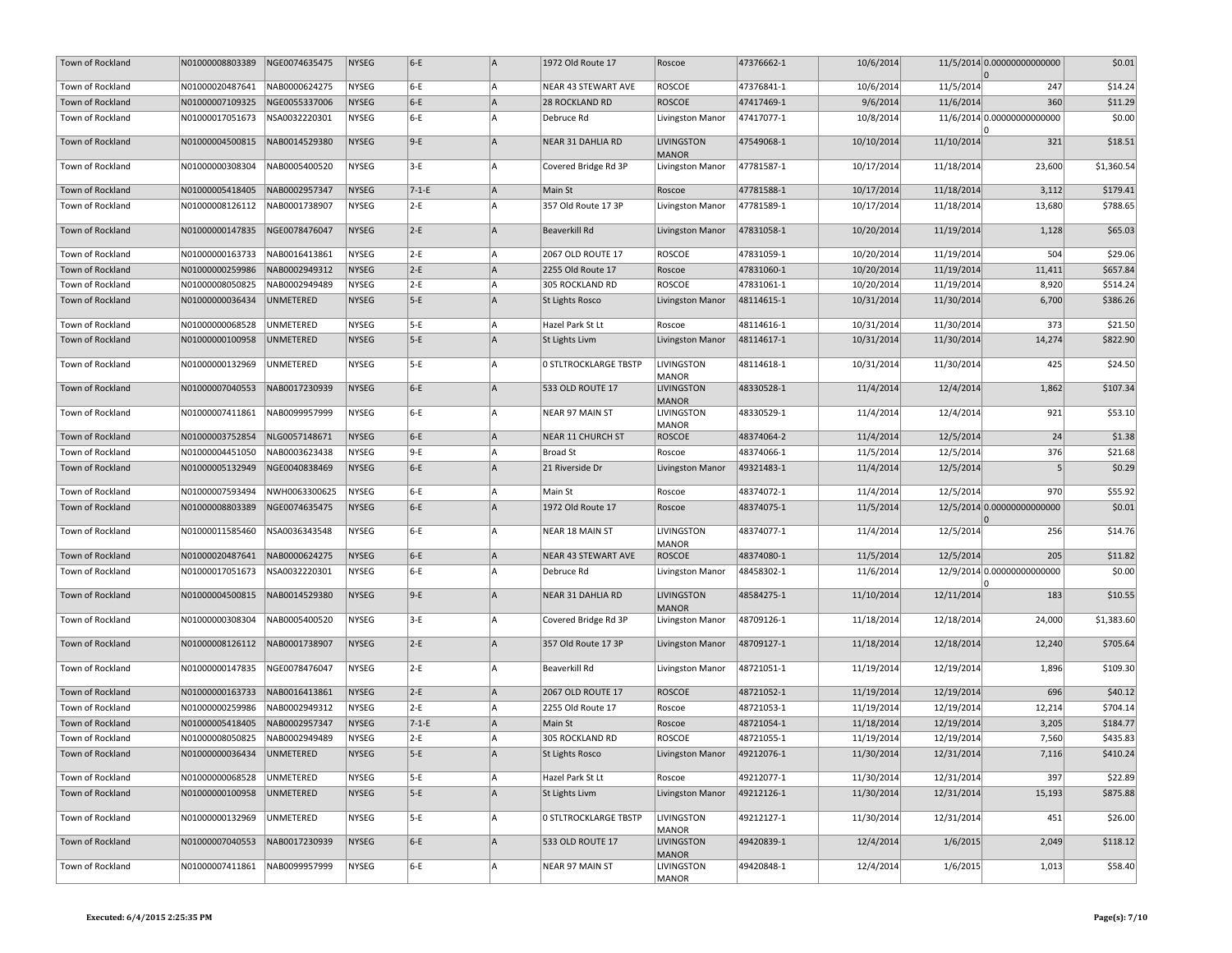| Town of Rockland | N01000005132949 | NGE0040838469    | <b>NYSEG</b> | $ 6-E $ | A   | 21 Riverside Dr              | Livingston Manor                  | 49275026-1 | 12/5/2014  | 1/7/2015  | $\overline{7}$             | \$0.40     |
|------------------|-----------------|------------------|--------------|---------|-----|------------------------------|-----------------------------------|------------|------------|-----------|----------------------------|------------|
| Town of Rockland | N01000011585460 | NSA0036343548    | <b>NYSEG</b> | 6-E     | lA. | NEAR 18 MAIN ST              | LIVINGSTON<br><b>MANOR</b>        | 49275029-1 | 12/5/2014  | 1/7/2015  | 1,750                      | \$100.89   |
| Town of Rockland | N01000007109325 | NGE0055337006    | <b>NYSEG</b> | $ 6-E $ | A   | 28 ROCKLAND RD               | <b>ROSCOE</b>                     | 49524465-1 | 11/6/2014  | 1/8/2015  | 360                        | \$14.84    |
| Town of Rockland | N01000003752854 | NLG0057148671    | <b>NYSEG</b> | 6-E     | lА  | NEAR 11 CHURCH ST            | <b>ROSCOE</b>                     | 49327302-1 | 12/5/2014  | 1/9/2015  | 28                         | \$1.61     |
| Town of Rockland | N01000004451050 | NAB0003623438    | <b>NYSEG</b> | $9-E$   | A   | Broad St                     | Roscoe                            | 49275025-1 | 12/5/2014  | 1/9/2015  | 864                        | \$49.81    |
| Town of Rockland | N01000007310899 | NGE0050568755    | <b>NYSEG</b> | $2-E$   | ΙA  | NEAR 26 PLEASANT ST          | LIVINGSTON<br><b>MANOR</b>        | 49420842-1 | 11/4/2014  | 1/9/2015  | 2,448                      | \$141.13   |
| Town of Rockland | N01000007593494 | NWH0063300625    | <b>NYSEG</b> | $6-E$   | A   | Main St                      | Roscoe                            | 49275027-1 | 12/5/2014  | 1/9/2015  | 1,560                      | \$89.93    |
| Town of Rockland | N01000008803389 | NGE0074635475    | <b>NYSEG</b> | 6-E     | A   | 1972 Old Route 17            | Roscoe                            | 49275028-1 | 12/5/2014  |           | 1/9/2015 0.00000000000000  | \$0.01     |
| Town of Rockland | N01000020487641 | NAB0000624275    | <b>NYSEG</b> | $ 6-E $ | A   | NEAR 43 STEWART AVE          | <b>ROSCOE</b>                     | 49275030-1 | 12/5/2014  | 1/9/2015  | 434                        | \$25.02    |
| Town of Rockland | N01000017051673 | NSA0032220301    | <b>NYSEG</b> | 6-E     | lA. | Debruce Rd                   | Livingston Manor                  | 49376030-1 | 12/9/2014  |           | 1/13/2015 0.00000000000000 | \$0.00     |
| Town of Rockland | N01000004500815 | NAB0014529380    | <b>NYSEG</b> | $ 9-E $ | A   | NEAR 31 DAHLIA RD            | <b>LIVINGSTON</b><br><b>MANOR</b> | 49420941-1 | 12/11/2014 | 1/14/2015 | 938                        | \$54.08    |
| Town of Rockland | N01000000308304 | NAB0005400520    | <b>NYSEG</b> | 3-E     | la. | Covered Bridge Rd 3P         | Livingston Manor                  | 49566274-1 | 12/18/2014 | 1/20/2015 | 27,800                     | \$1,602.67 |
| Town of Rockland | N01000005418405 | NAB0002957347    | <b>NYSEG</b> | $7-1-E$ | A   | Main St                      | Roscoe                            | 49566333-1 | 12/19/2014 | 1/20/2015 | 3,234                      | \$186.44   |
| Town of Rockland | N01000008126112 | NAB0001738907    | <b>NYSEG</b> | $2-E$   | A   | 357 Old Route 17 3P          | Livingston Manor                  | 49566334-1 | 12/18/2014 | 1/20/2015 | 15,200                     | \$876.28   |
| Town of Rockland | N01000000147835 | NGE0078476047    | <b>NYSEG</b> | $ 2-E $ | A   | Beaverkill Rd                | Livingston Manor                  | 49614251-1 | 12/19/2014 | 1/21/2015 | 2,376                      | \$136.98   |
| Town of Rockland | N01000000163733 | NAB0016413861    | <b>NYSEG</b> | $2-E$   | lA. | 2067 OLD ROUTE 17            | <b>ROSCOE</b>                     | 49699510-1 | 12/19/2014 | 1/21/2015 | 1,380                      | \$79.56    |
| Town of Rockland | N01000000259986 | NAB0002949312    | <b>NYSEG</b> | $ 2-E $ | lA. | 2255 Old Route 17            | Roscoe                            | 49614252-1 | 12/19/2014 | 1/21/2015 | 14,566                     | \$839.73   |
| Town of Rockland | N01000008050825 | NAB0002949489    | <b>NYSEG</b> | $2-E$   | A   | 305 ROCKLAND RD              | <b>ROSCOE</b>                     | 49614253-1 | 12/19/2014 | 1/21/2015 | 8,680                      | \$500.40   |
| Town of Rockland | N01000000036434 | <b>UNMETERED</b> | <b>NYSEG</b> | $5-E$   | A   | St Lights Rosco              | Livingston Manor                  | 50049456-1 | 12/31/2014 | 1/31/2015 | 7,035                      | \$434.62   |
| Town of Rockland | N01000000036434 | <b>UNMETERED</b> | <b>NYSEG</b> | 5-E     | la. | St Lights Rosco              | Livingston Manor                  | 50049456-1 | 12/31/2014 | 1/31/2015 | 7,035                      | \$434.62   |
| Town of Rockland | N01000000068528 | <b>UNMETERED</b> | <b>NYSEG</b> | $5-E$   | A   | Hazel Park St Lt             | Roscoe                            | 50049457-1 | 12/31/2014 | 1/31/2015 | 393                        | \$24.28    |
| Town of Rockland | N01000000068528 | UNMETERED        | <b>NYSEG</b> | 5-E     | ΙA  | Hazel Park St Lt             | Roscoe                            | 50049457-1 | 12/31/2014 | 1/31/2015 | 393                        | \$24.28    |
| Town of Rockland | N01000000100958 | <b>UNMETERED</b> | <b>NYSEG</b> | $5-E$   | A   | St Lights Livm               | Livingston Manor                  | 50049458-1 | 12/31/2014 | 1/31/2015 | 15,023                     | \$928.12   |
| Town of Rockland | N01000000100958 | <b>UNMETERED</b> | <b>NYSEG</b> | 5-E     | lA. | St Lights Livm               | Livingston Manor                  | 50049458-1 | 12/31/2014 | 1/31/2015 | 15,023                     | \$928.12   |
| Town of Rockland | N01000000132969 | <b>UNMETERED</b> | <b>NYSEG</b> | $5-E$   | A   | <b>0 STLTROCKLARGE TBSTP</b> | LIVINGSTON<br><b>MANOR</b>        | 50049459-1 | 12/31/2014 | 1/31/2015 | 447                        | \$27.62    |
| Town of Rockland | N01000000132969 | <b>UNMETERED</b> | <b>NYSEG</b> | 5-E     | A   | <b>0 STLTROCKLARGE TBSTP</b> | LIVINGSTON<br><b>MANOR</b>        | 50049459-1 | 12/31/2014 | 1/31/2015 | 447                        | \$27.62    |
| Town of Rockland | N01000007040553 | NAB0017230939    | <b>NYSEG</b> | $ 6-E $ | A.  | 533 OLD ROUTE 17             | <b>LIVINGSTON</b><br><b>MANOR</b> | 50175645-1 | 1/6/2015   | 2/3/2015  | 1,738                      | \$107.37   |
| Town of Rockland | N01000007411861 | NAB0099957999    | <b>NYSEG</b> | 6-E     | A   | NEAR 97 MAIN ST              | LIVINGSTON<br><b>MANOR</b>        | 50175649-1 | 1/6/2015   | 2/3/2015  | 860                        | \$53.13    |
| Town of Rockland | N01000003752854 | NLG0057148671    | <b>NYSEG</b> | $ 6-E $ | lA. | NEAR 11 CHURCH ST            | <b>ROSCOE</b>                     | 50220524-1 | 1/9/2015   | 2/4/2015  | 20                         | \$1.23     |
| Town of Rockland | N01000004451050 | NAB0003623438    | <b>NYSEG</b> | 9-E     |     | <b>Broad St</b>              | Roscoe                            | 50220525-1 | 1/9/2015   | 2/4/2015  | 496                        | \$30.64    |
| Town of Rockland | N01000005132949 | NGE0040838469    | <b>NYSEG</b> | $ 6-E $ | lA. | 21 Riverside Dr              | Livingston Manor                  | 50220553-1 | 1/7/2015   | 2/4/2015  | 14                         | \$0.86     |
| Town of Rockland | N01000007593494 | NWH0063300625    | <b>NYSEG</b> | 6-E     | A   | Main St                      | Roscoe                            | 50220571-1 | 1/9/2015   | 2/4/2015  | 997                        | \$61.59    |
| Town of Rockland | N01000008803389 | NGE0074635475    | <b>NYSEG</b> | $6-E$   | A   | 1972 Old Route 17            | Roscoe                            | 50220573-1 | 1/9/2015   |           | 2/4/2015 0.00000000000000  | \$0.01     |
| Town of Rockland | N01000011585460 | NSA0036343548    | <b>NYSEG</b> | $6-E$   | lА  | NEAR 18 MAIN ST              | LIVINGSTON<br><b>MANOR</b>        | 50220638-1 | 1/7/2015   | 2/4/2015  | 878                        | \$54.24    |
| Town of Rockland | N01000020487641 | NAB0000624275    | <b>NYSEG</b> | $ 6-E $ | A   | NEAR 43 STEWART AVE          | <b>ROSCOE</b>                     | 50220640-1 | 1/9/2015   | 2/4/2015  | 256                        | \$15.82    |
| Town of Rockland | N01000017051673 | NSA0032220301    | <b>NYSEG</b> | 6-E     | la. | Debruce Rd                   | Livingston Manor                  | 50295730-1 | 1/13/2015  |           | 2/6/2015 0.00000000000000  | \$0.00     |
| Town of Rockland | N01000004500815 | NAB0014529380    | <b>NYSEG</b> | $9-E$   | A   | NEAR 31 DAHLIA RD            | LIVINGSTON<br><b>MANOR</b>        | 50377406-1 | 1/14/2015  | 2/10/2015 | 465                        | \$28.73    |
| Town of Rockland | N01000000308304 | NAB0005400520    | <b>NYSEG</b> | $3-E$   | la. | Covered Bridge Rd 3P         | Livingston Manor                  | 50588150-1 | 1/20/2015  | 2/18/2015 | 21,600                     | \$1,334.45 |
| Town of Rockland | N01000005418405 | NAB0002957347    | <b>NYSEG</b> | $7-1-E$ | A   | Main St                      | Roscoe                            | 50588157-1 | 1/20/2015  | 2/18/2015 | 2,286                      | \$141.23   |
| Town of Rockland | N01000008126112 | NAB0001738907    | <b>NYSEG</b> | 2-E     | A   | 357 Old Route 17 3P          | Livingston Manor                  | 50588230-1 | 1/20/2015  | 2/18/2015 | 14,920                     | \$921.76   |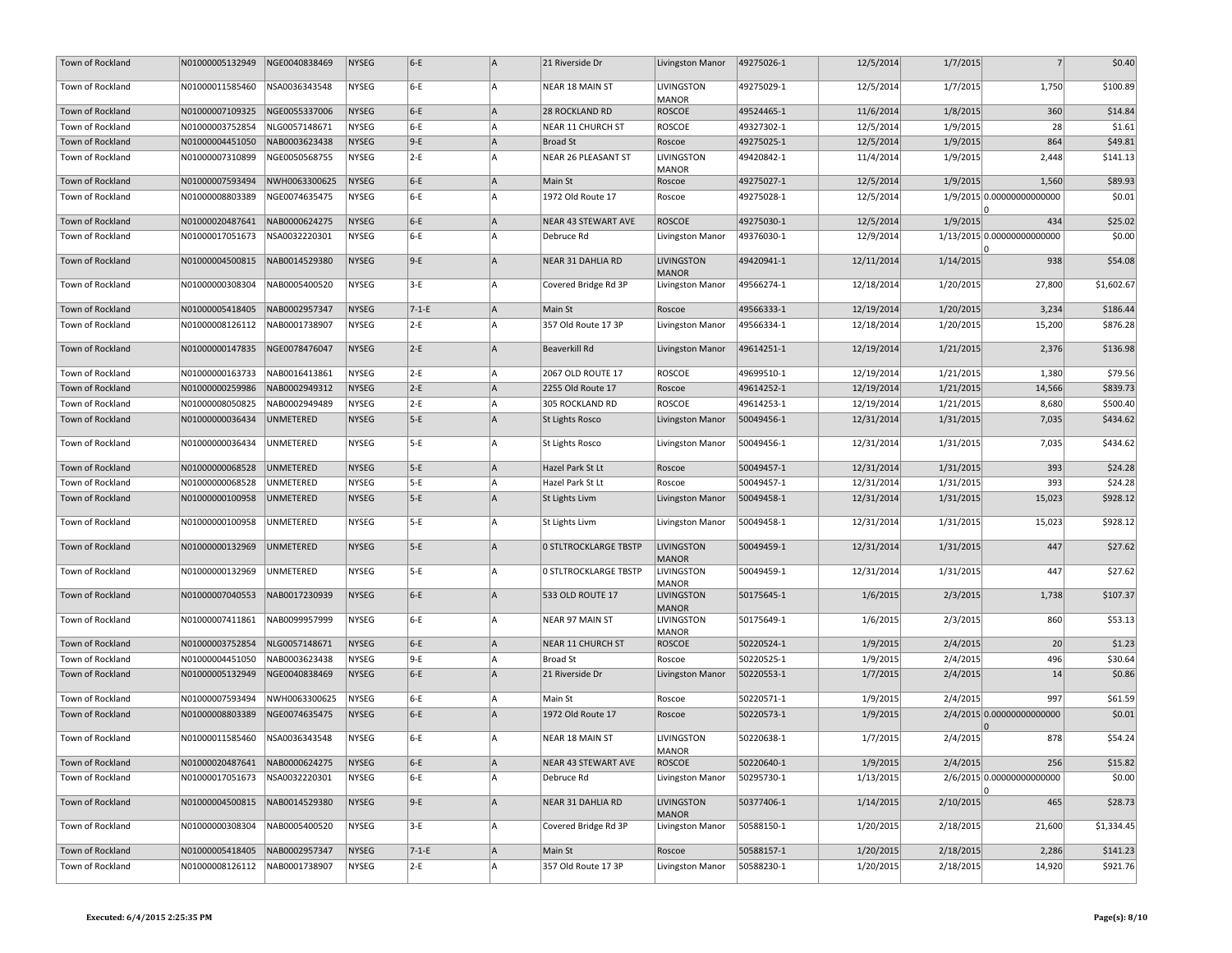| Town of Rockland | N01000000163733 | NAB0016413861    | NYSEG        | $ 2-E $   | A   | <b>2067 OLD ROUTE 17</b>     | <b>ROSCOE</b>                     | 50633731-1 | 1/21/2015 | 2/20/2015 | 2,005                     | \$123.87   |
|------------------|-----------------|------------------|--------------|-----------|-----|------------------------------|-----------------------------------|------------|-----------|-----------|---------------------------|------------|
| Town of Rockland | N01000000259986 | NAB0002949312    | <b>NYSEG</b> | $ 2-E $   | İА  | 2255 Old Route 17            | Roscoe                            | 50633732-1 | 1/21/2015 | 2/20/2015 | 12,848                    | \$793.75   |
| Town of Rockland | N01000008050825 | NAB0002949489    | <b>NYSEG</b> | $ 2-E $   | A   | 305 ROCKLAND RD              | <b>ROSCOE</b>                     | 50633733-1 | 1/21/2015 | 2/20/2015 | 8,200                     | \$506.60   |
| Town of Rockland | N01000000147835 | NGE0078476047    | <b>NYSEG</b> | $2-E$     | A   | Beaverkill Rd                | Livingston Manor                  | 50677533-1 | 1/21/2015 | 2/23/2015 | 2,904                     | \$179.41   |
| Town of Rockland | N01000000036434 | UNMETERED        | <b>NYSEG</b> | $5-E$     | A   | St Lights Rosco              | Livingston Manor                  | 50949540-1 | 1/31/2015 | 2/28/2015 | 5,884                     | \$363.51   |
| Town of Rockland | N01000000068528 | UNMETERED        | <b>NYSEG</b> | 5-E       | A   | Hazel Park St Lt             | Roscoe                            | 50949541-1 | 1/31/2015 | 2/28/2015 | 329                       | \$20.33    |
| Town of Rockland | N01000000100958 | <b>UNMETERED</b> | <b>NYSEG</b> | $5-E$     | A   | St Lights Livm               | Livingston Manor                  | 50949588-1 | 1/31/2015 | 2/28/2015 | 12,575                    | \$776.88   |
| Town of Rockland | N01000000132969 | UNMETERED        | <b>NYSEG</b> | 5-E       | A   | <b>0 STLTROCKLARGE TBSTP</b> | LIVINGSTON<br><b>MANOR</b>        | 50949674-1 | 1/31/2015 | 2/28/2015 | 374                       | \$23.11    |
| Town of Rockland | N01000007040553 | NAB0017230939    | <b>NYSEG</b> | $6-E$     | A.  | 533 OLD ROUTE 17             | <b>LIVINGSTON</b><br><b>MANOR</b> | 51125602-1 | 2/3/2015  | 3/4/2015  | 1,800                     | \$111.20   |
| Town of Rockland | N01000007411861 | NAB0099957999    | <b>NYSEG</b> | $6-E$     | A   | NEAR 97 MAIN ST              | LIVINGSTON<br><b>MANOR</b>        | 51125603-1 | 2/3/2015  | 3/4/2015  | 890                       | \$54.98    |
| Town of Rockland | N01000003752854 | NLG0057148671    | <b>NYSEG</b> | $ 6-E $   | A   | <b>NEAR 11 CHURCH ST</b>     | <b>ROSCOE</b>                     | 51125600-1 | 2/4/2015  | 3/5/2015  | 374                       | \$23.11    |
| Town of Rockland | N01000005132949 | NGE0040838469    | <b>NYSEG</b> | $6-E$     | lA. | 21 Riverside Dr              | Livingston Manor                  | 51169817-1 | 2/4/2015  | 3/5/2015  | 14                        | \$0.86     |
| Town of Rockland | N01000007593494 | NWH0063300625    | <b>NYSEG</b> | $ 6-E $   | A   | Main St                      | Roscoe                            | 51084471-1 | 2/4/2015  | 3/5/2015  | 1,022                     | \$63.14    |
| Town of Rockland | N01000008803389 | NGE0074635475    | <b>NYSEG</b> | 6-E       | A   | 1972 Old Route 17            | Roscoe                            | 51169819-1 | 2/4/2015  |           | 3/5/2015 0.00000000000000 | \$0.01     |
| Town of Rockland | N01000011585460 | NSA0036343548    | <b>NYSEG</b> | $ 6-E $   | A   | NEAR 18 MAIN ST              | LIVINGSTON<br><b>MANOR</b>        | 51169840-1 | 2/4/2015  | 3/5/2015  | 909                       | \$56.16    |
| Town of Rockland | N01000004451050 | NAB0003623438    | <b>NYSEG</b> | $9-E$     | lA. | Broad St                     | Roscoe                            | 51125601-1 | 2/4/2015  | 3/6/2015  | 550                       | \$33.98    |
| Town of Rockland | N01000007109325 | NGE0055337006    | <b>NYSEG</b> | $ 6-E $   | A   | 28 ROCKLAND RD               | <b>ROSCOE</b>                     | 52497913-1 | 1/8/2015  | 3/6/2015  | 1,584                     | \$104.44   |
| Town of Rockland | N01000020487641 | NAB0000624275    | <b>NYSEG</b> | $6-E$     | A   | NEAR 43 STEWART AVE          | <b>ROSCOE</b>                     | 51125604-1 | 2/4/2015  | 3/6/2015  | 276                       | \$17.05    |
| Town of Rockland | N01000017051673 | NSA0032220301    | <b>NYSEG</b> | $ 6-E $   | A   | Debruce Rd                   | Livingston Manor                  | 51259936-1 | 2/6/2015  |           | 3/9/2015 0.00000000000000 | \$0.00     |
| Town of Rockland | N01000004500815 | NAB0014529380    | <b>NYSEG</b> | $9-E$     | A   | NEAR 31 DAHLIA RD            | LIVINGSTON<br><b>MANOR</b>        | 51399743-1 | 2/10/2015 | 3/13/2015 | 778                       | \$48.06    |
| Town of Rockland | N01000007310899 | NGE0050568755    | <b>NYSEG</b> | $ 2-E $   | A   | NEAR 26 PLEASANT ST          | <b>LIVINGSTON</b><br><b>MANOR</b> | 51405278-1 | 1/9/2015  | 3/16/2015 | 2,916                     | \$180.15   |
| Town of Rockland | N01000000308304 | NAB0005400520    | <b>NYSEG</b> | $3-E$     | la. | Covered Bridge Rd 3P         | Livingston Manor                  | 51525084-1 | 2/18/2015 | 3/19/2015 | 22,600                    | \$1,396.23 |
| Town of Rockland | N01000005418405 | NAB0002957347    | <b>NYSEG</b> | $ 7-1-E $ | A   | Main St                      | Roscoe                            | 51525089-1 | 2/18/2015 | 3/19/2015 | 2,080                     | \$128.50   |
| Town of Rockland | N01000008126112 | NAB0001738907    | <b>NYSEG</b> | $2-E$     | lA. | 357 Old Route 17 3P          | Livingston Manor                  | 51525142-1 | 2/18/2015 | 3/19/2015 | 14,520                    | \$897.05   |
| Town of Rockland | N01000000147835 | NGE0078476047    | <b>NYSEG</b> | $ 2-E $   | A   | Beaverkill Rd                | Livingston Manor                  | 51617744-1 | 2/23/2015 | 3/20/2015 | 2,556                     | \$157.91   |
| Town of Rockland | N01000000163733 | NAB0016413861    | <b>NYSEG</b> | $2-E$     | A   | 2067 OLD ROUTE 17            | <b>ROSCOE</b>                     | 51617745-1 | 2/20/2015 | 3/20/2015 | 1,826                     | \$112.81   |
| Town of Rockland | N01000000259986 | NAB0002949312    | <b>NYSEG</b> | $ 2-E $   | A   | 2255 Old Route 17            | Roscoe                            | 51617746-1 | 2/20/2015 | 3/20/2015 | 9,404                     | \$580.98   |
| Town of Rockland | N01000008050825 | NAB0002949489    | <b>NYSEG</b> | $ 2-E $   | lА  | 305 ROCKLAND RD              | <b>ROSCOE</b>                     | 51617747-1 | 2/20/2015 | 3/20/2015 | 7,920                     | \$489.30   |
| Town of Rockland | N01000000036434 | UNMETERED        | <b>NYSEG</b> | $5-E$     | A   | St Lights Rosco              | Livingston Manor                  | 51990172-1 | 2/28/2015 | 3/31/2015 | 5,826                     | \$359.93   |
| Town of Rockland | N01000000068528 | UNMETERED        | <b>NYSEG</b> | $5-E$     | ΙA  | Hazel Park St Lt             | Roscoe                            | 51990174-1 | 2/28/2015 | 3/31/2015 | 326                       | \$20.14    |
| Town of Rockland | N01000000100958 | UNMETERED        | <b>NYSEG</b> | $5-E$     | A   | St Lights Livm               | Livingston Manor                  | 51990180-1 | 2/28/2015 | 3/31/2015 | 12,472                    | \$770.52   |
| Town of Rockland | N01000000132969 | UNMETERED        | <b>NYSEG</b> | 5-E       | la. | <b>0 STLTROCKLARGE TBSTP</b> | LIVINGSTON<br><b>MANOR</b>        | 51990253-1 | 2/28/2015 | 3/31/2015 | 371                       | \$22.92    |
| Town of Rockland | N01000007040553 | NAB0017230939    | <b>NYSEG</b> | $ 6-E $   | A   | 533 OLD ROUTE 17             | LIVINGSTON<br><b>MANOR</b>        | 52205669-1 | 3/4/2015  | 4/6/2015  | 2,546                     | \$157.29   |
| Town of Rockland | N01000007411861 | NAB0099957999    | <b>NYSEG</b> | 6-E       | lA. | NEAR 97 MAIN ST              | LIVINGSTON<br><b>MANOR</b>        | 52205670-1 | 3/4/2015  | 4/6/2015  | 1,013                     | \$62.58    |
| Town of Rockland | N01000003752854 | NLG0057148671    | <b>NYSEG</b> | $ 6-E $   | A   | NEAR 11 CHURCH ST            | <b>ROSCOE</b>                     | 52276531-2 | 3/5/2015  | 4/7/2015  | 63                        | \$3.89     |
| Town of Rockland | N01000004451050 | NAB0003623438    | <b>NYSEG</b> | 9-E       | A   | Broad St                     | Roscoe                            | 52276532-1 | 3/6/2015  | 4/7/2015  | 597                       | \$36.88    |
| Town of Rockland | N01000005132949 | NGE0040838469    | <b>NYSEG</b> | 6-E       | lA. | 21 Riverside Dr              | Livingston Manor                  | 52276559-2 | 3/5/2015  | 4/7/2015  |                           | \$0.05     |
| Town of Rockland | N01000007593494 | NWH0063300625    | <b>NYSEG</b> | $6-E$     | A   | Main St                      | Roscoe                            | 52276609-1 | 3/5/2015  | 4/7/2015  | 1,211                     | \$74.82    |
| Town of Rockland | N01000008803389 | NGE0074635475    | <b>NYSEG</b> | $ 6-E $   | A   | 1972 Old Route 17            | Roscoe                            | 52276610-1 | 3/5/2015  |           | 4/7/2015 0.00000000000000 | \$0.00     |
| Town of Rockland | N01000011585460 | NSA0036343548    | <b>NYSEG</b> | $ 6-E $   | A   | NEAR 18 MAIN ST              | <b>LIVINGSTON</b><br><b>MANOR</b> | 52276710-2 | 3/5/2015  | 4/7/2015  | 68                        | \$4.20     |
| Town of Rockland | N01000020487641 | NAB0000624275    | NYSEG        | $ 6-E $   | A   | NEAR 43 STEWART AVE          | <b>ROSCOE</b>                     | 52276711-1 | 3/6/2015  | 4/7/2015  | 304                       | \$18.78    |